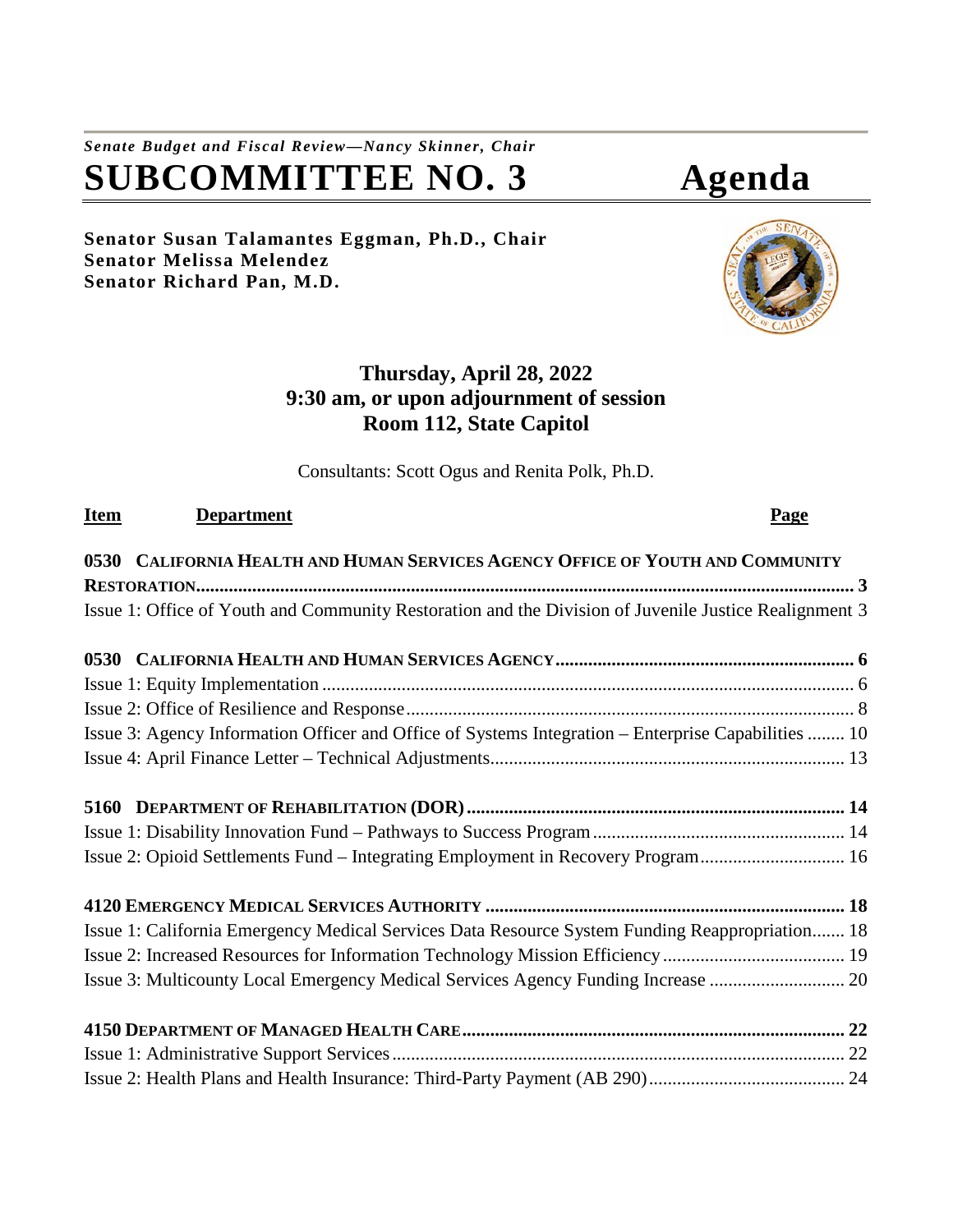| 4560 MENTAL HEALTH SERVICES OVERSIGHT AND ACCOUNTABILITY COMMISSION 28                      |
|---------------------------------------------------------------------------------------------|
| Issue 1: Mental Health Student Services Act Partnership Grant Program Position Authority 28 |
|                                                                                             |

# **PUBLIC COMMENT**

*Pursuant to the Americans with Disabilities Act, individuals who, because of a disability, need special assistance to attend or participate in a Senate Committee hearing, or in connection with other Senate services, may request assistance at the Senate Rules Committee, 1020 N Street, Suite 255 or by calling (916) 651-1505. Requests should be made one week in advance whenever possible.*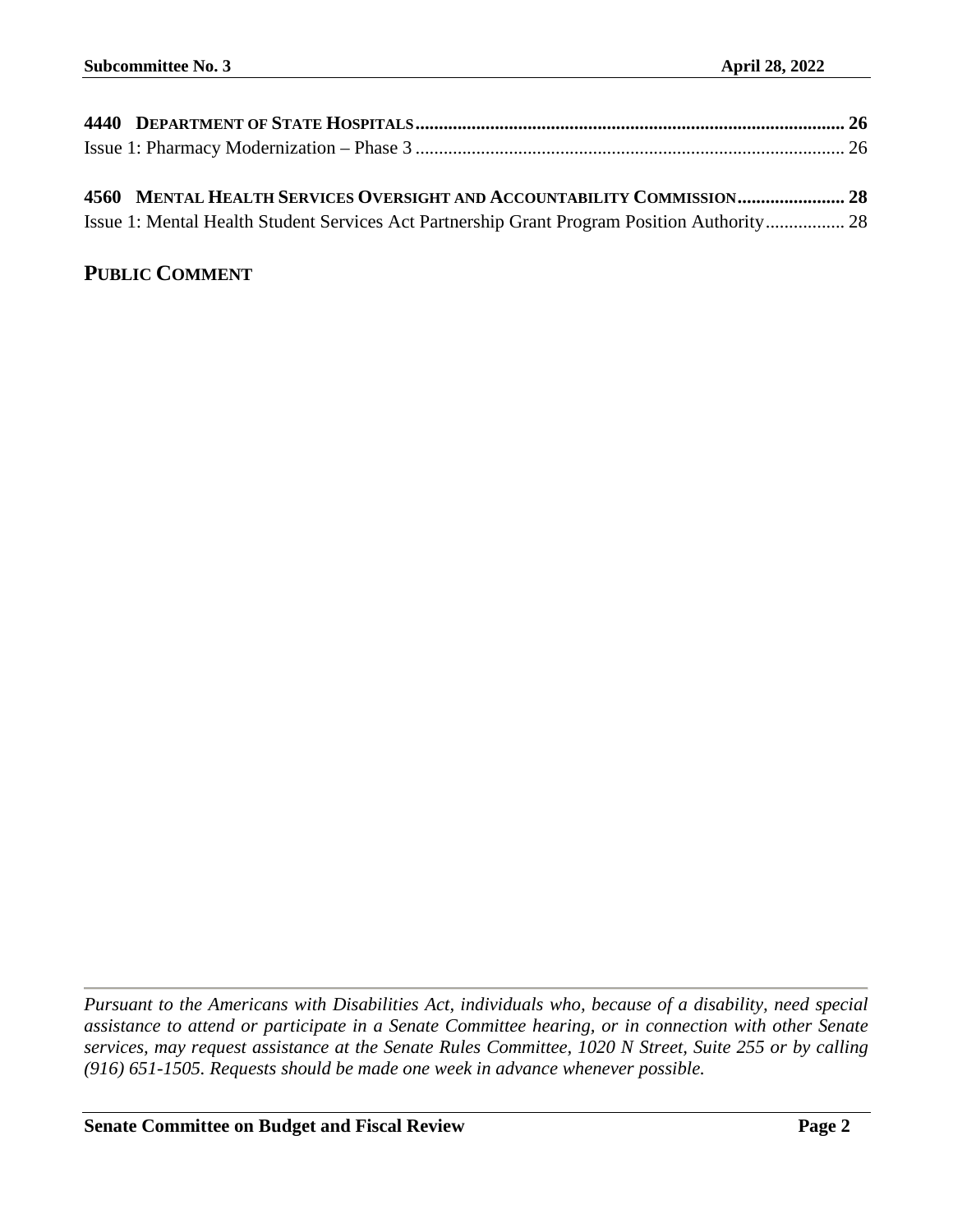## <span id="page-2-0"></span>**0530 CALIFORNIA HEALTH AND HUMAN SERVICES AGENCY OFFICE OF YOUTH AND COMMUNITY RESTORATION**

#### <span id="page-2-1"></span>**Issue 1: Office of Youth and Community Restoration and the Division of Juvenile Justice Realignment**

In addition to Judge Katherine Lucero, Director, Office of Youth and Community Restoration, the Subcommittee has requested Dr. Heather Bowlds, Director, Division of Juvenile Justice, and Kathleen Howard, Executive Director, Board of State and Community Corrections, to participate in this discussion.

**Budget Issue.** The Governor's 2022-23 proposed budget includes \$100 million one-time General Fund for the Board of State and Community Corrections (BSCC) to administer the County Operated Juvenile Facility Grant Program. The funding would help counties repair youth facilities and/or enhance their ability to provide rehabilitation programs and services for realigned youths, including youths who will be assigned to secure youth treatment facilities. The Office of Youth and Community Restoration (OYCR) is mandated to concur with the BSCC on any juvenile grants and to assume administration of these grants by July 1, 2025.

**Background.** Youths accused of a crime that occurred before they turn 18 years of age start in juvenile courts. If the court determines the youth committed the crime, it then determines where to place the youth based on statute, input from defense and prosecution, and factors such as the youth's offense and criminal history. Depending on the circumstances of the case, the juvenile court currently can take several possible actions including placing the youth under county supervision or in the state Division of Juvenile Justice (DJJ). In addition, the court may choose to transfer certain youths' cases to adult court if a transfer request is filed with the court in cases where youths have committed very serious crimes.

Youths placed under county supervision are typically allowed to remain with their families with some level of supervision from county probation officers. However, some youths— typically those who have committed more serious crimes—are housed in county juvenile facilities, such as juvenile halls or camps. As of September 2021, roughly 2,300 youths were being housed in county facilities. Since July 1, 2021, to be eligible for placement in DJJ, youths must (1) have committed certain significant crimes listed in statute (such as murder, robbery, and certain sex offenses) and (2) have had a transfer request filed in their cases. However, such placements may not occur after June 30, 2023, the date by which current law requires DJJ to close. As of December 2021, there were about 660 youths housed in DJJ.

Senate Bill 81 (Committee on Budget and Fiscal Review), Chapter 157, Statues of 2007, restricted the type of youths that juvenile courts can place in DJJ to only those who committed certain significant crimes listed in the statute. To help counties manage these new responsibilities, the state currently provides over \$200 million annually to counties for costs associated with supervising youths that might otherwise have been placed in DJJ. SB 81 also provided counties with \$100 million in lease-revenue funding on a one-time basis to construct or renovate juvenile facilities. This amount was later increased to \$300 million.

**DJJ Realignment**. Youth housed in DJJ facilities largely did not have access to the types of rehabilitative programming and community connections that are necessary for a humane and successful juvenile justice system. First, the location of DJJ facilities means that many youth offenders are moved far from home,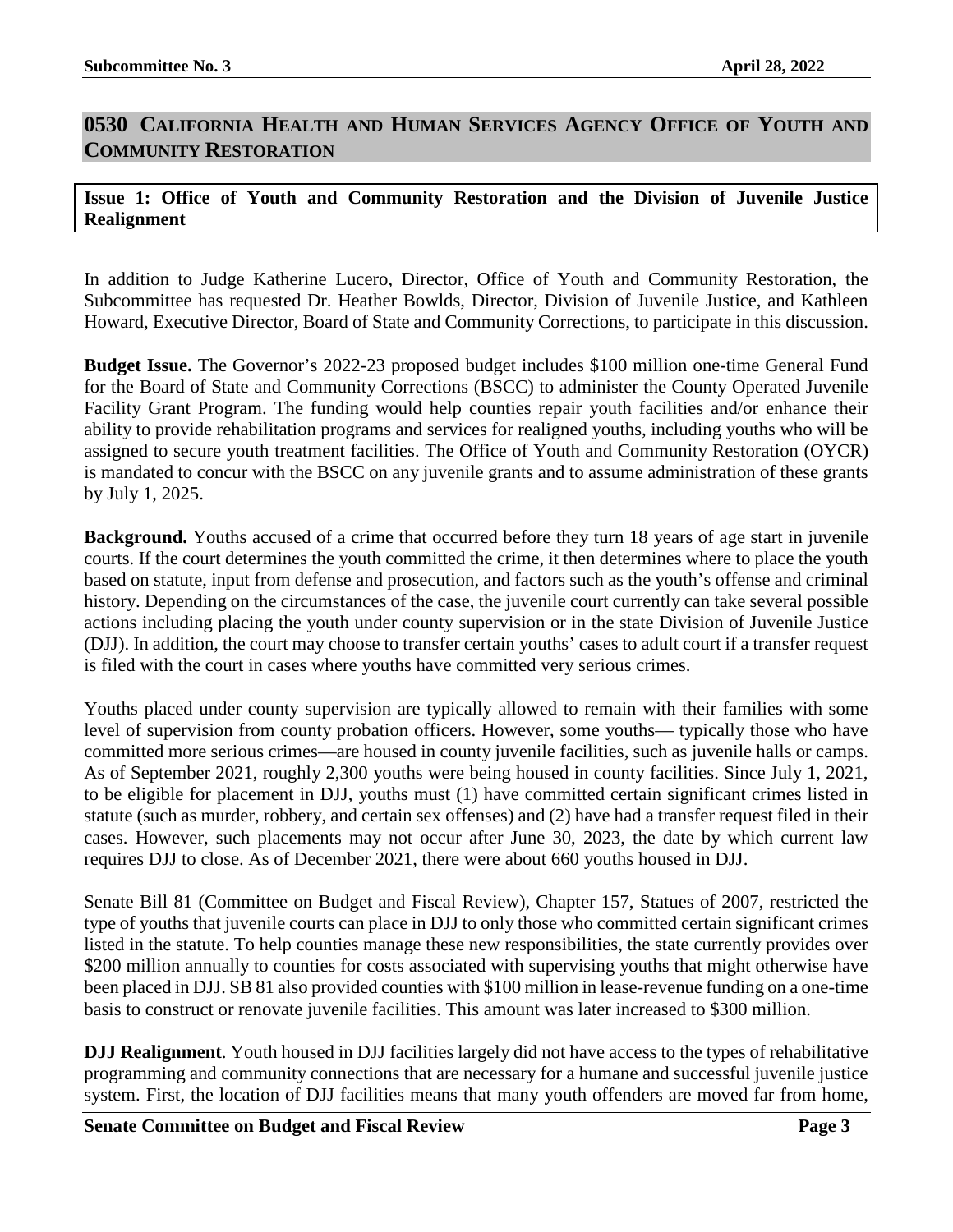making it difficult to maintain ties with their families and communities. Second, DJJ facilities were notorious for violence and had high recidivism rates. Overall, the facilities operated more like adult prisons than as spaces where young offenders could develop and prepare for adult life outside the criminal justice system. Realignment is intended to move juvenile justice in California toward a rehabilitative, traumainformed, and developmentally appropriate system.

Senate Bill 823 (Committee on Budget and Fiscal Review), Chapter 337, Statues of 2020, "realigned" or shifted the responsibility of DJJ for most juvenile offenders from the state to the counties. Beginning July 1, 2021, youths can only be placed in DJJ under certain circumstances, as described above. To assist counties with their increased responsibility, the state provides funding to counties—in addition to the funding provided from SB 81—which is estimated to be \$122 million in 2022-23 growing to over \$200 million annually by 2024-25. SB 823 also provided counties with \$9.6 million in one-time grant funding for planning and juvenile facility infrastructure needs. Senate Bill 92 (Committee on Budget and Fiscal Review), Chapter 18, Statutes of 2021, requires DJJ facilities to close by June 30, 2023. Youths still housed in DJJ will be transferred to county jurisdiction. In addition, SB 92 allows counties to establish secure treatment facilities as standalone facilities or units within existing facilities.

**Office of Youth and Community Restoration (OYCR).** To support counties in this transition, the realignment plan included the creation of the OYCR to provide statewide assistance, coordination, and oversight. This new office is under the Health and Human Services Agency (HHS) rather than under CDCR or BSCC, reflecting the shift away from corrections toward services and treatment. The mission of the Office, as defined in statute is, "[T]o promote trauma responsive, culturally informed services for youth involved in the juvenile justice system that support the youths' successful transition into adulthood and help them become responsible, thriving, and engaged members of their communities."

Mandates of the OYCR include:

- Identify policy recommendations for improved outcomes for court-involved youth
- Identify and disseminate best practices to inform rehabilitative and restorative youth practices
- Provide technical assistance to develop and expand local youth diversion opportunities
- Evaluate the efficacy of local programs being utilized for realigned youth and report to the Governor and Legislature by July 1, 2025.
- Develop a report on youth outcomes in the juvenile justice system based on the updated JCPSS (DOJ) System
- Provide an ombudsperson to investigate complaints and resolve where possible and report regularly to the Legislature
- Concur with the Board of State and Community Corrections on any juvenile grants
- Assume administration of juvenile grants no later than January 1, 2025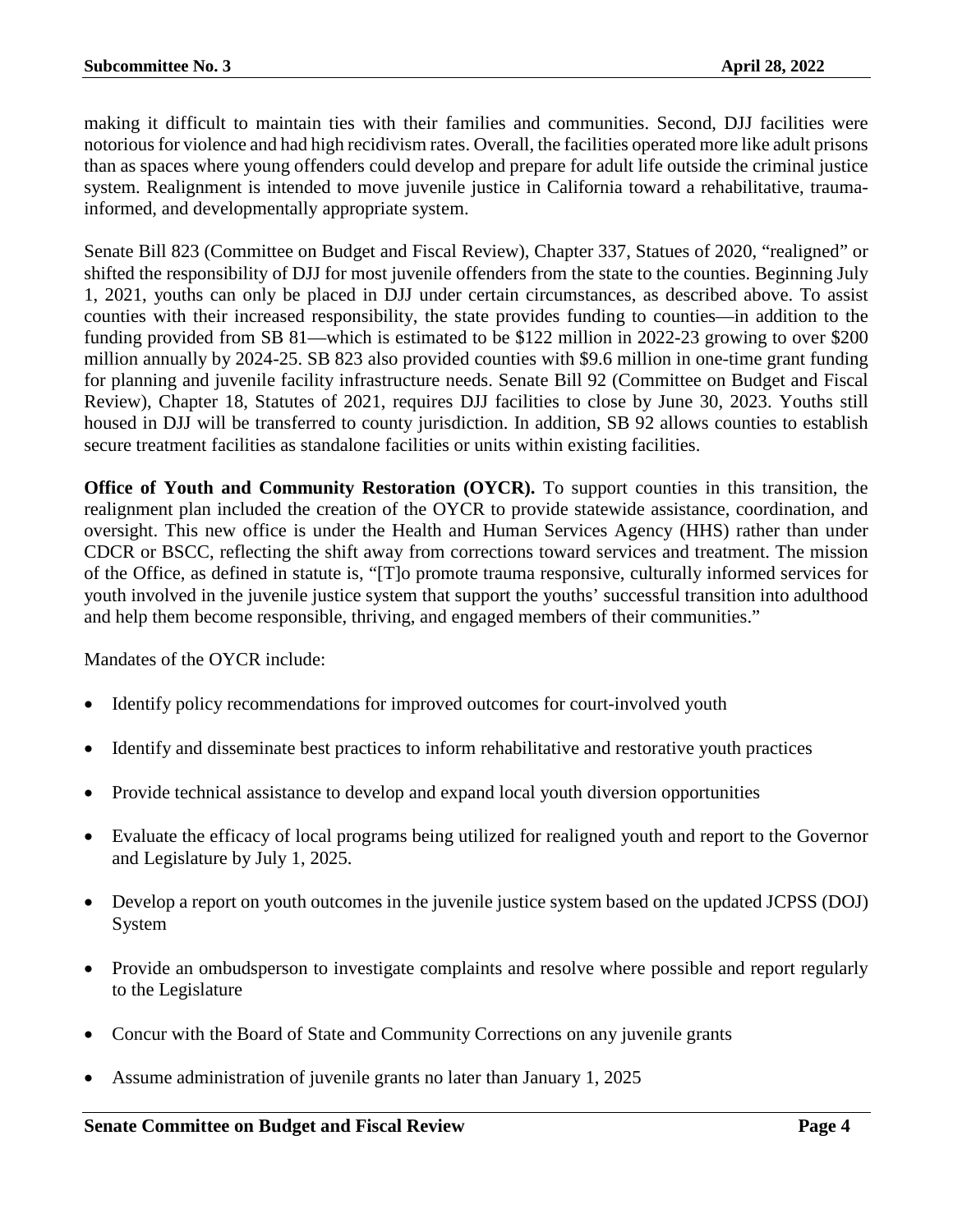• Concur with the BSCC on new standards for secure youth treatment facilities

**County Realignment Plans.** The Juvenile Justice Realignment Block Grant program was designed to provide funding to counties to support youth returned to those counties. To be eligible for such funds, counties must convene a subcommittee of the multiagency juvenile justice coordinating council chaired by the chief probation officer and including representatives from the district attorney, public defender, department of social services, department of mental health, the county office of education or school district, and the court, along with at least three community members. The subcommittee must then develop a plan for juvenile justice realignment within the county. The OYCR is responsible for reviewing these plans and is currently in the process of reviewing them. To be eligible for the funds, a county must develop a plan that includes information on how counties will provide trauma-informed, culturally responsive, and developmentally appropriate programs and a description of data collection and outcome measures, among other topics detailed in statute (Welfare and Institutions Code Section 1995(c). As of March 8, 2022, all counties had submitted their initial plans and the OYCR was in the process of meeting with each county to discuss their plans and request any needed revisions to the plan. At that time the office anticipated all requests for revisions would be provided to counties by the end of March 2022.

**Staff Comment and Recommendation.** Informational item. No action is needed.

**Questions.** The Subcommittee requests OYCR respond to the following:

- 1. Has the Office seen any common areas of concern in its review of county realignment plans? Are there areas where counties will need additional technical assistance or corrections in the first quarter?
- 2. How does the Office intend to work with counties to address any areas where additional support is needed?
- 3. Some concerns have been raised that smaller counties may not have all the immediate resources required to accommodate these youth. Please describe the regional approach that some counties are taking to address these concerns. How is the Office working with counties to help build regional connections?
- 4. Has the Office requested revisions to the counties' submitted plans yet? If so, when does the department expect to have all the revised plans?
- 5. Do the county plans reflect new models of care for longer-term placements or are the counties primarily focusing on housing youth in juvenile halls?

The Subcommittee requests OYCR and BSCC respond to the following:

6. How will the OYCR and the BSCC collaborate to review the juvenile facilities grants proposed for funding in the 2022-23 budget?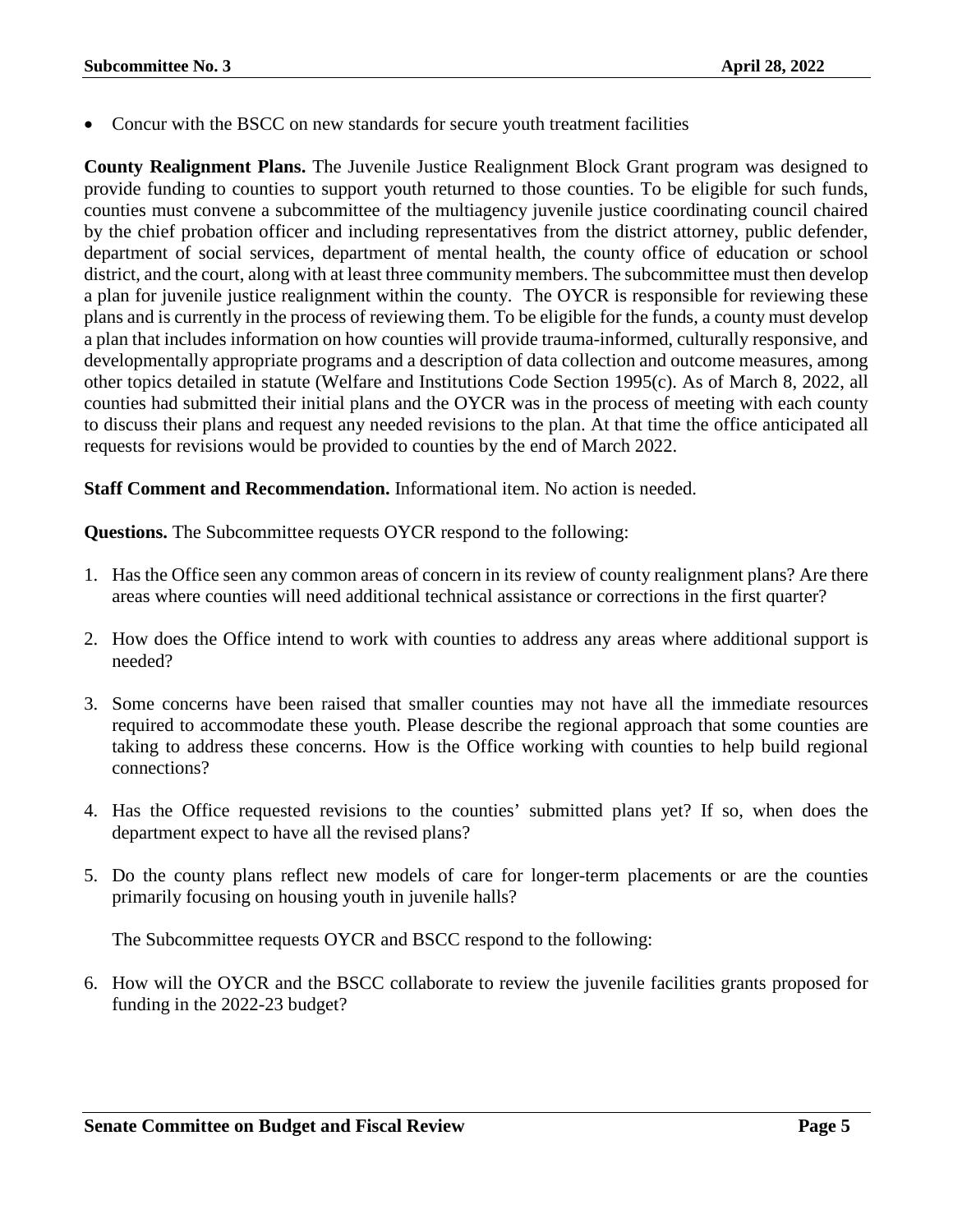### <span id="page-5-0"></span>**0530 CALIFORNIA HEALTH AND HUMAN SERVICES AGENCY**

#### <span id="page-5-1"></span>**Issue 1: Equity Implementation**

**Budget Change Proposal – April Finance Letter.** CalHHS requests General Fund expenditure authority of \$500,000 in 2022-23. If approved, these resources would allow CalHHS to coordinate and support the development of an Equity Strategic Plan to reduce health inequities and disparities in CalHHS programs.

| <b>Program Funding Request Summary</b> |           |         |
|----------------------------------------|-----------|---------|
| <b>Fund Source</b>                     | 2022-23   | 2023-24 |
| 0001 – General Fund                    | \$500,000 |         |
| <b>Total Funding Request:</b>          | \$500,000 | ת-      |
| <b>Total Requested Positions:</b>      | $0.0\,$   |         |

**Background.** The 2021 Budget Act included positions and resources for several CalHHS initiatives to improve health equity among its departments and offices. These initiatives included the following:

- *Equity Dashboard.* The Legislature authorized three positions and General Fund expenditure authority of \$3.2 million in 2021-22 and \$1.1 million annually thereafter for CalHHS; and five positions and expenditure authority of \$967,000 (\$484,000 General Fund and \$483,000 federal funds) in 2021-22 and \$922,000 (\$461,000 General Fund and \$461,000 federal funds) annually thereafter for DHCS, to develop and release an equity dashboard to better understand disparities among programs and services in health and human services departments and entities. The dashboard will be part of CalHHS's Open Data Portal and will identify data gaps by race, ethnicity, sexual orientation, and gender identity.
- *Language Access.* The Legislature authorized General Fund expenditure authority of \$307,000 in 2021-22 and 2022-23 to develop and implement an agency-wide language access policy and protocol framework that considers legal compliance; operational aspects of translation and interpretation; bilingual staff testing, classification, and related human resources requirements; and engagement with community stakeholders and partners. In addition, the Legislature authorized General Fund expenditure authority of \$20 million, available until June 30, 2024, for activities to improve and deliver language access services in health and human services program, consistent with the language access framework.
- *Post-COVID-19 Equity Analysis.* The Legislature authorized one position and General Fund expenditure authority of \$1.7 million in 2021-22 and \$154,000 annually thereafter to conduct a retrospective analysis of the intersection of the COVID-19 pandemic and health disparities and inequities.
- *Workforce Equity Training.* The Legislature authorized General Fund expenditure authority of \$2.5 million in 2021-22 and 2022-23 to expand training opportunities in health and human services departments and other entities to identify and eliminate barriers to an inclusive, just and sustainable society. Staff will receive racial equity training to ensure state programs and services are respectful and mindful of the communities being served.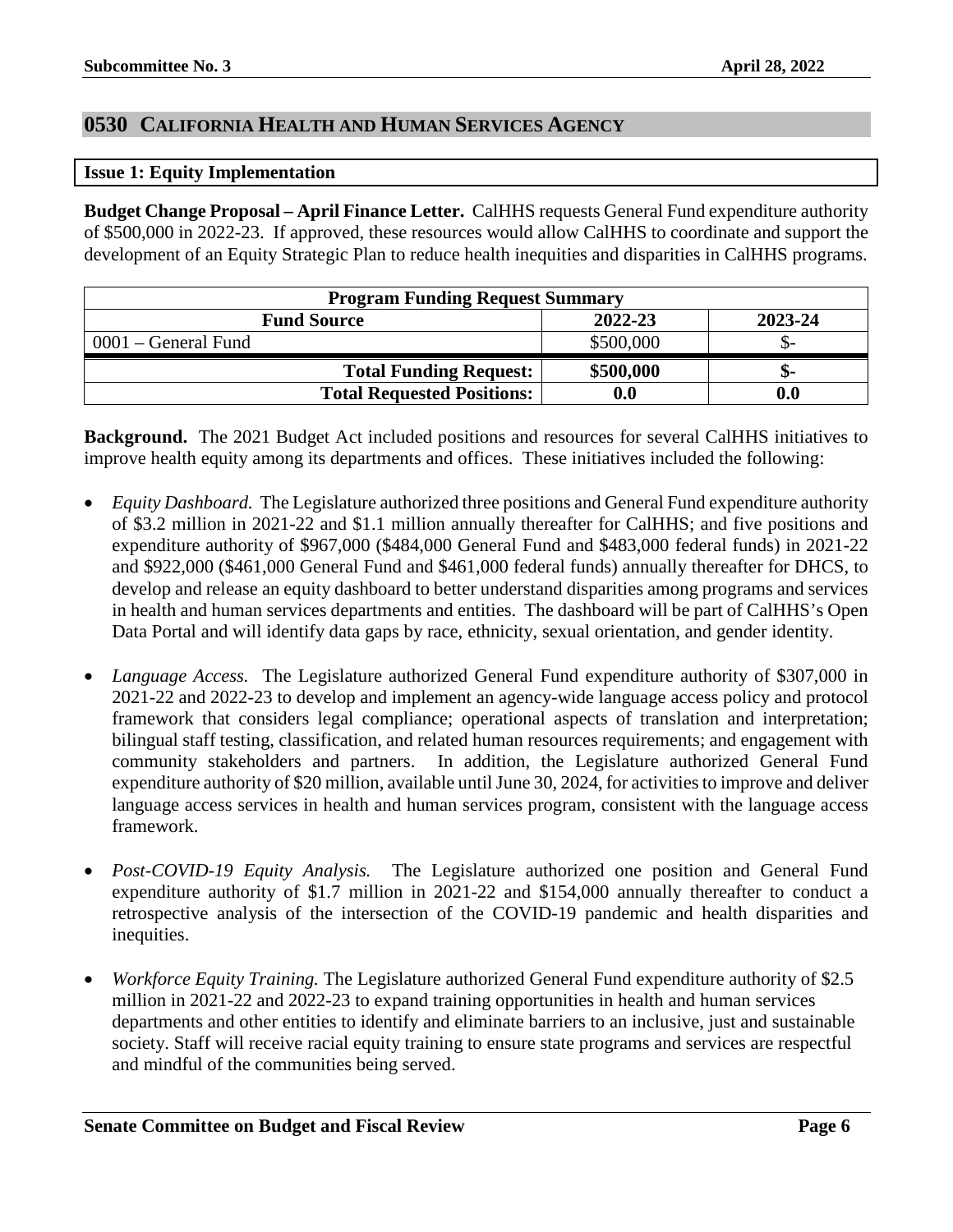CalHHS also reports having implemented the following Administration initiatives to support equity:

- *Chief Equity Officers.* CalHHS has identified a Chief Equity Officer for each of its twelve departments and five offices.
- *JEDI Subcommittee.* CalHHS has established a Justice, Equity, Diversity, and Inclusion (JEDI) subcommittee within its Interdepartmental Advisory Council.
- *Agency Chief Equity Officer.* CalHHS is in the process of hiring an Agency Chief Equity Officer, to work across departments to organize, implement, and galvanize an aggressive equity agenda.
- *Departmental Efforts.* Various CalHHS departments have implemented equity initiatives, including: 1) a Quality and Population Health Management program at DHCS, 2) an internal Equity Framework and Action Plan at DSS, 3) adding an Advancing Community Equity Branch to the Office of Health Equity at DPH, 4) equity-centered reporting on adverse childhood experiences at the Office of Surgeon General, and 5) an Equity in Aging Advisory Committee established at the Department of Aging.

According to CalHHS, a survey of departmental Chief Equity Officers by the co-chairs of the JEDI subcommittee revealed a need for an Agency-wide strategic planning process around equity to develop common definitions and understanding, as well as strategic goals and objectives. While CalHHS and departmental leaders have shared perspectives and equity priorities via informal interviews, CalHHS reports these exploratory efforts demonstrated a need for contract resources to support the formal development of a CalHHS Equity Strategic Plan. This plan would help catalyze and align the CalHHS equity agenda.

**Resource Request.** CalHHS requests General Fund expenditure authority of \$500,000 in 2022-23 to coordinate and support the development of a CalHHS Equity Strategic Plan to reduce health inequities and disparities in CalHHS programs. Specifically, these resources would support a contractor that would coordinate a stakeholder-driven, strategic planning process to develop a common understanding of barriers to equity across CalHHS departments and offices. This planning process would last two years and would result in a CalHHS Equity Strategic Plan with documented strategic goals and objectives, and an organizational commitment to equity in policies, programs, and procedures.

**Subcommittee Staff Comment and Recommendation—Hold Open.** Subcommittee staff recommends holding this item open to allow continued discussions in advance of the May Revision.

**Questions.** The subcommittee has requested CalHHS to respond to the following:

- 1. Please provide a brief overview of this proposal.
- 2. How would the Agency and departments/offices measure future progress toward achieving equity goals?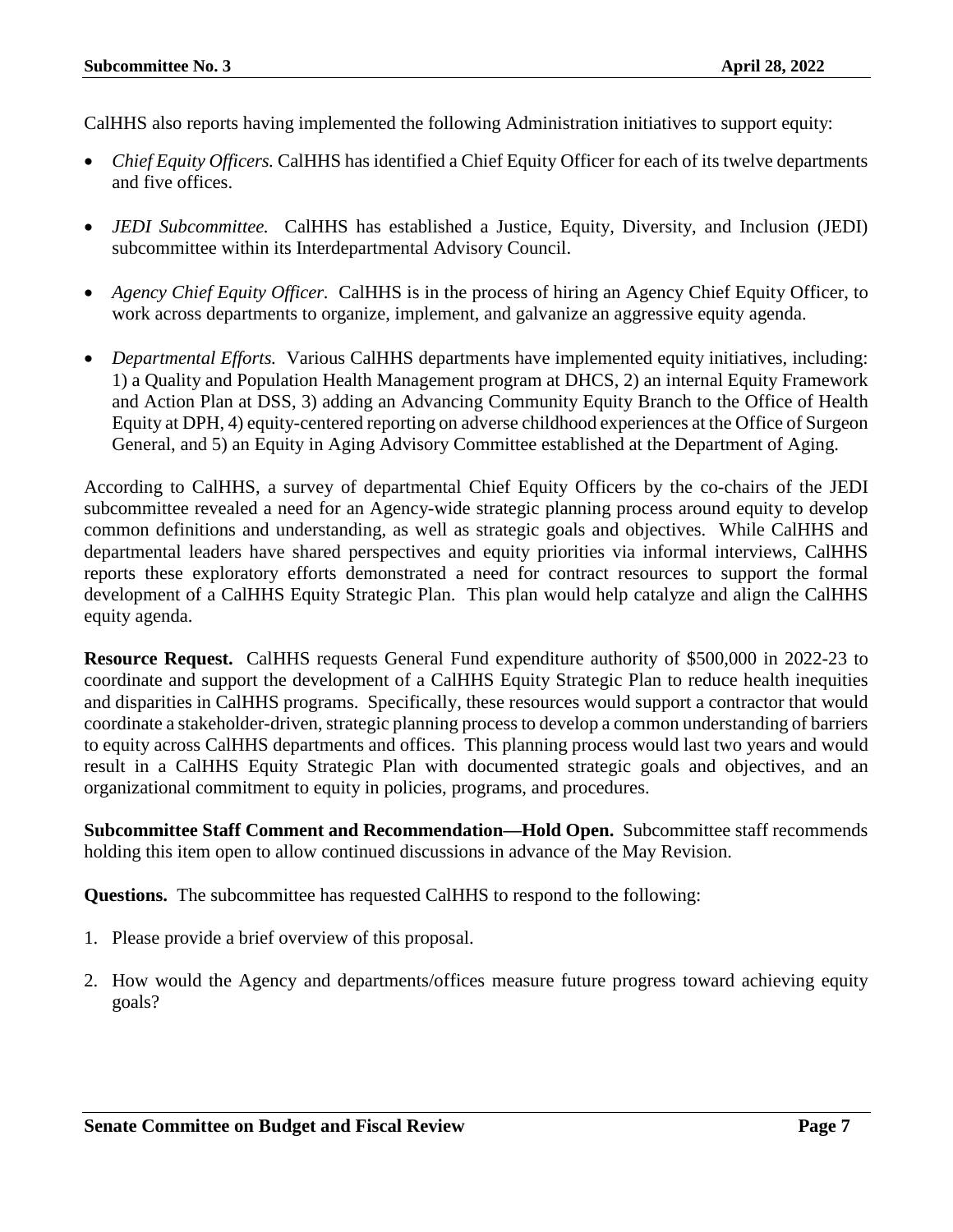#### <span id="page-7-0"></span>**Issue 2: Office of Resilience and Response**

**Budget Change Proposal – April Finance Letter.** CalHHS requests nine positions and General Fund expenditure authority of \$2.6 million in 2022-23, 2023-24, and 2024-25. If approved, these positions and resources would allow CalHHS to establish an Office of Resilience and Response to coordinate emergency management and natural disaster resilience functions across CalHHS departments and offices.

| <b>Program Funding Request Summary</b> |             |               |
|----------------------------------------|-------------|---------------|
| <b>Fund Source</b>                     | 2022-23     | $2023 - 24^*$ |
| 0001 – General Fund                    | \$2,593,000 | \$2,593,000   |
| <b>Total Funding Request:</b>          | \$2,593,000 | \$2,593,000   |
| <b>Total Requested Positions:</b>      | 9.0         | 9.0           |

\* Additional fiscal year resources requested: 2024-25: \$2,593,000

**Background.** According to CalHHS, its twelve departments and five offices have increasingly been called upon to respond to increased incidence of various disasters in California. A continuous disaster cycle has increased the level of complexity and responsibility for departments and offices to manage disaster response, recovery, and mitigation operations, often for multiple disasters or other emergencies simultaneously. CalHHS departments and offices coordinate with other state and local entities on sheltering, mass care, and delivery of health care services and other public benefits.

CalHHS believes the crosscutting coordination needed between its departments and offices is best served at the Agency level. An Agency level approach would break down silos and ensure state departments and offices are serving the whole needs of people, which is especially important during a disaster and the subsequent recovery.

**Staffing and Resource Request.** CalHHS requests nine positions and General Fund expenditure authority of \$2.6 million in 2022-23, 2023-24, and 2024-25 to establish an Office of Resilience and Response, which would coordinate emergency management and natural disaster resilience functions across CalHHS departments and offices. The office would be staffed with the following positions: 1) **one Career Executive Appointment (CEA)**; 2) **two Staff Services Manager III** positions; 3) **three Staff Services Manager II** positions; 4) **two Staff Services Manager I** positions; and 5) **one Information Technology Specialist II** position. According to CalHHS, the five objectives of the office and the timing of implementation of its objectives are as follows:

*Preparedness.* Within 120 days of establishing the office, staff would perform a threat and risk assessment for each department and office, by hazard. Within 240 days, staff would understand each department's and office's capacity to respond to each hazard in a comprehensive, time effective manner. Within one year, staff would create inter-departmental training, exercising, and continuity programs.

*Response.* Within six months of establishing the office, staff would provide a coordinated, interdepartmental response framework to lead departments and offices through multiple, simultaneous, and complex events. Within one year, staff would create interdepartmental processes to codify operations for all hazards and events. Staff would also continue to support maintenance and enhancements of the CalHHS All Hazards Dashboard, which quickly identifies the impacts of emergency and hazardous events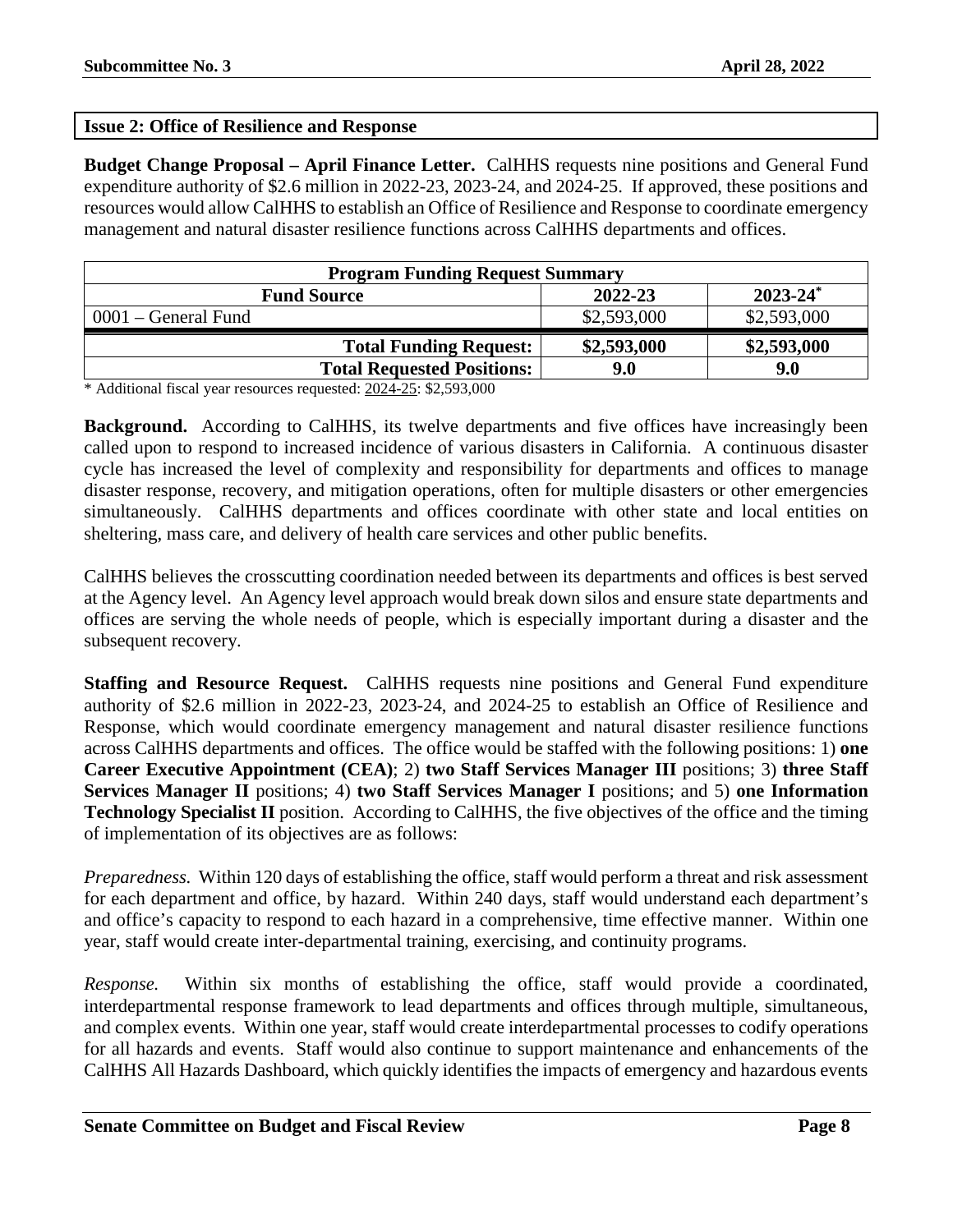on communities by establishing a single reference point for situational awareness and cross-departmental coordination.

*Recovery.* The office would also aggressively seek federal programmatic and financial resources made available to states and communities for recovery. Within six months of establishing the office, staff would perform a comprehensive review of cost recovery procedures, efficiencies and inefficiencies by department and office. Within one year, staff would understand capacity gaps for creating an efficient interdepartmental cost recovery model. On an ongoing basis, staff would manage interdepartmental fiscal and programmatic recovery after each disaster or emergency.

*Mitigation/Resilience.* Within one year of establishing the office, staff would create an interdepartmental mitigation program to ensure all departments and offices are hardening infrastructure and programs through one-year, five-year, and ten-year objectives for resilience.

*Special Projects.* Within six months of establishing the office, staff would develop a CalHHS Continuity Plan. Within one year, staff would develop an Agency-wide Climate Change and Health Action Plan. Staff would undertake new special projects as needed, based on changing disaster profiles and changes to CalHHS programs.

**Subcommittee Staff Comment and Recommendation—Hold Open.** Subcommittee staff recommends holding this item open to allow continued discussions in advance of the May Revision.

**Questions.** The subcommittee has requested CalHHS to respond to the following: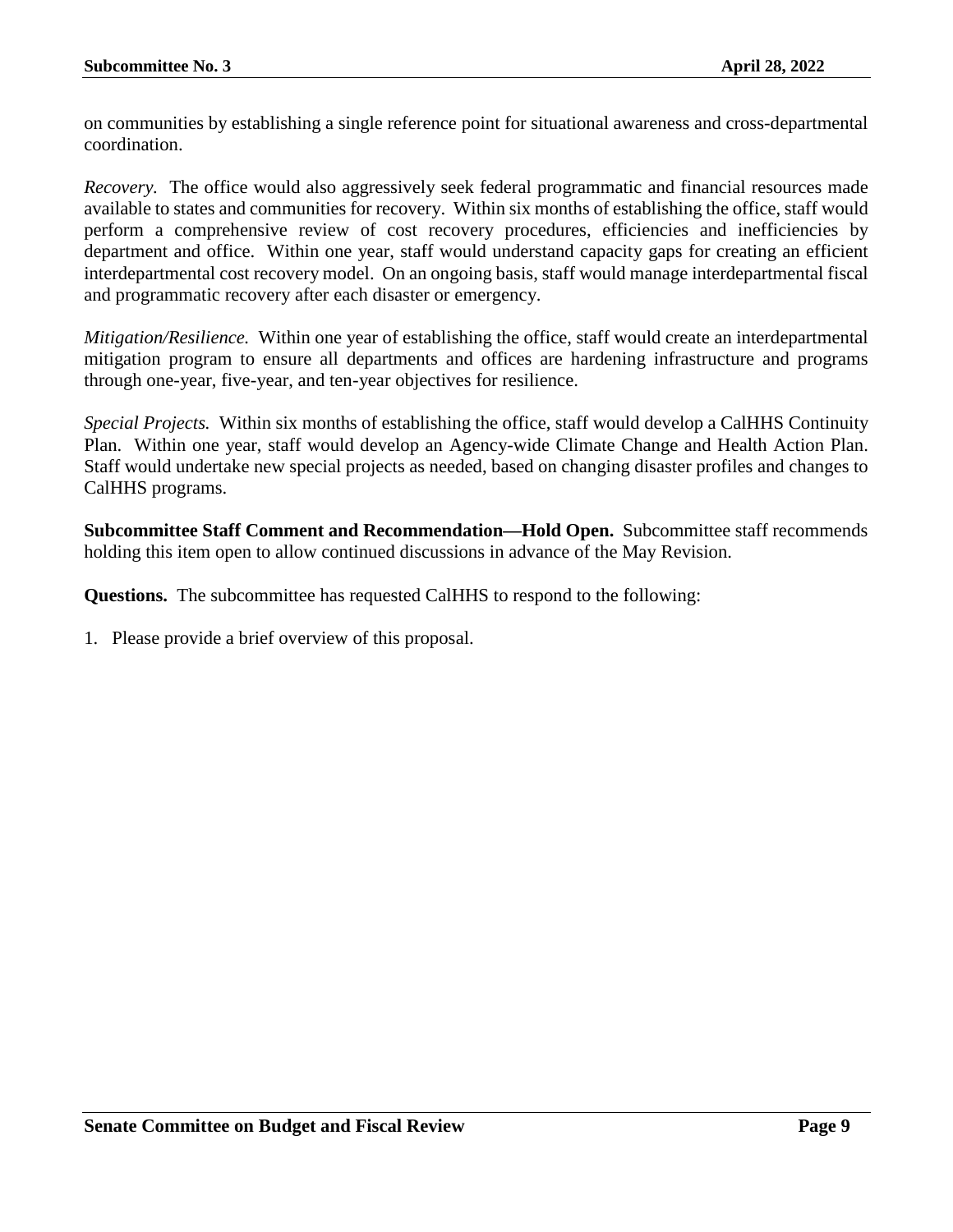#### <span id="page-9-0"></span>**Issue 3: Agency Information Officer and Office of Systems Integration – Enterprise Capabilities**

**Budget Change Proposal – April Finance Letter.** The CalHHS Office of Systems Integration (OSI) requests eight positions and General Fund expenditure authority of \$2.9 million in 2022-23 and \$2.5 million annually thereafter. If approved, these positions and resources would allow OSI to realign resources and enhance enterprise-wide capabilities across CalHHS and to improve project delivery outcomes and technical service capabilities.

| <b>Program Funding Request Summary (CalHHS-OSI)</b> |             |             |  |
|-----------------------------------------------------|-------------|-------------|--|
| $2023 - 24^*$<br>2022-23<br><b>Fund Source</b>      |             |             |  |
| $0001$ – General Fund                               | \$2,889,000 | \$2,489,000 |  |
| <b>Total Funding Request:</b>                       | \$2,889,000 | \$2,489,000 |  |
| <b>Total Requested Positions:</b>                   | 8.0         | 8.0         |  |

**\*** Positions and resources ongoing after 2023-24.

**Background.** The CalHHS Office of Systems Integration (OSI) procures, manages, and delivers technology systems that support the delivery of health and human services to Californians. OSI manages a portfolio of large, complex information technology (IT) projects, providing project management, oversight, procurement, and support services for these projects and coordinating communication, collaboration, and decision-making among project stakeholders and program sponsors. After the procurement phase, OSI oversees the design, development, governance, and implementation of IT systems that support the administration of health and human services programs in California. OSI currently manages the following projects:

- California Healthcare Eligibility, Enrollment, and Retention System (CalHEERS)
- Case Management, Information and Payrolling System II (CMIPS II)
- Child Welfare System/Case Management System (CWS/CMS)
- Child Welfare System-California Automated Response and Engagement System (CWSCARES)
- Electronic Benefit Transfer (EBT)
- Electronic Visit and Verification (EVV) Phase 2
- Statewide Automated Welfare System (SAWS)
- Welfare Data Tracking Implementation Project (WDTIP)

The Office of the Agency Information Officer (OAIO) supports efforts by CalHHS departments and offices to enhance programs through successful delivery of data and technology solutions. Through Portfolio Support, Enterprise Architecture, Information Security, Agency Governance and Horizontal Integration activities, the OAIO provides both operational and strategic services to increase the probability of successful projects while promoting a person-centered culture and a corresponding portfolio of interoperable systems that can share and use data effectively to provide holistic services to Californians in need.

According to CalHHS, OSI has developed project management and technical expertise that would benefit departments and offices that have not acquired their own knowledge nor have time to acquire it. These departments and offices also need on-demand technical resources to implement and support effective and innovative solutions. OSI reports it has met with some CalHHS departments, including EMSA and the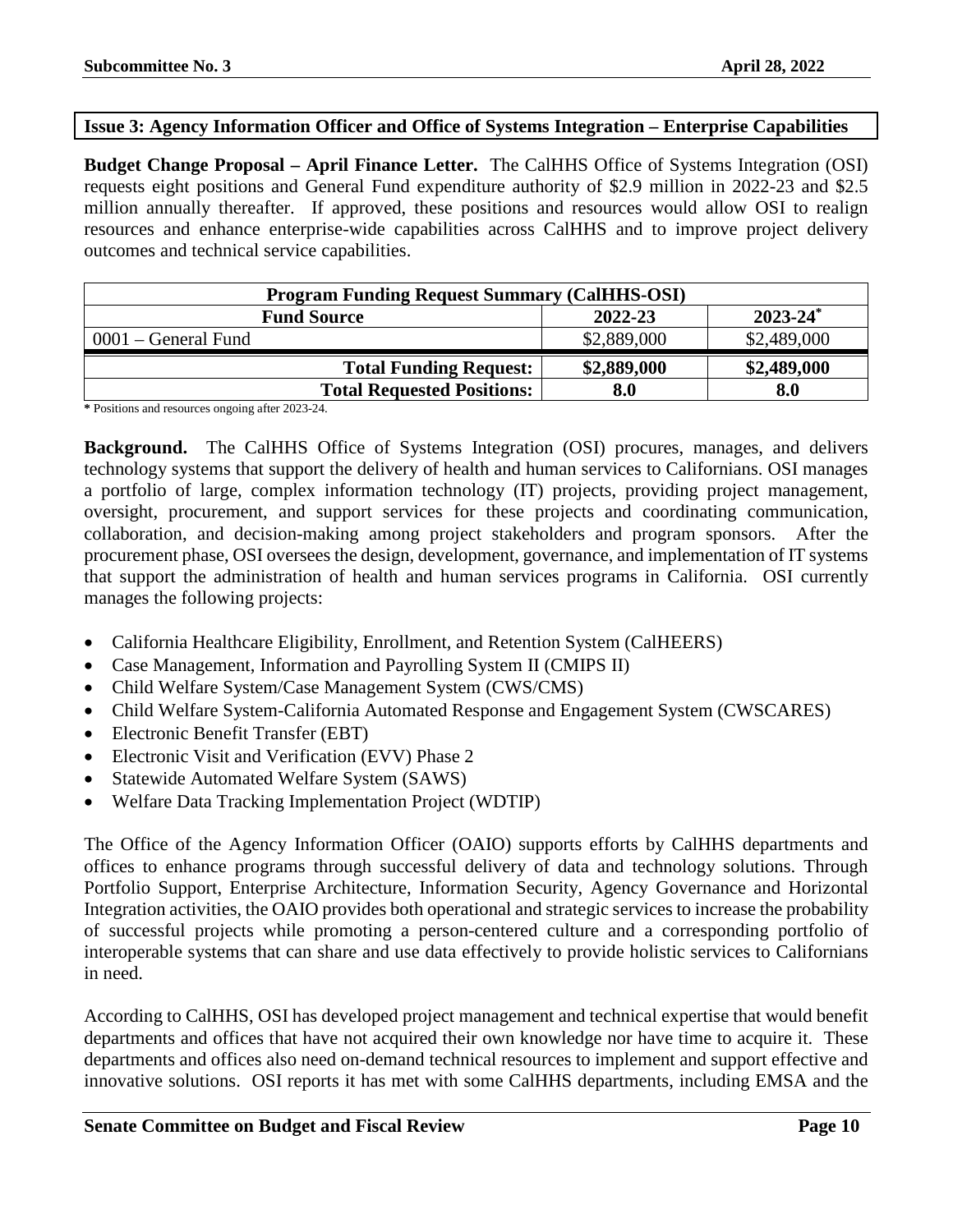California Department of Social Services, to learn about their IT activities and projected needs. OSI seeks to adopt a consulting model to provide resources to support project enterprise and solution architecture, project management and procurement, and to fill skills gaps while building long-term department capabilities through best practices and training.

**Staffing and Resource Request.** The CalHHS Office of Systems Integration (OSI) requests eight positions and General Fund expenditure authority of \$2.9 million in 2022-23 and \$2.5 million annually thereafter to realign resources and enhance enterprise-wide capabilities across CalHHS and to improve project delivery outcomes and technical service capabilities, including expansion of technology consulting services and the formation of a Systems Integration Center of Excellence. Specifically, OSI requests the following positions and resources in the following categories:

- Project Portfolio Management Support **One Information Technology (IT) Manager I** position and **two IT Specialist II positions** would create actionable tools, templates, and process frameworks to deliver direct project and portfolio management services to CalHHS departments and offices. These services would include Project Approval Lifecycle processes and documentation, IT project delivery, business and requirement analysis, vendor management, and user-centered design.
- Technology Solutions **Two IT Specialist III** positions would augment CalHHS' technical skills depth and availability, provide broad insight to IT domains and capabilities in support of enterprisewide business decisions, provide expertise in data and enterprise architecture, research and design, and technical solution implementation. In addition, OAIO requests General Fund expenditure authority of \$400,000 in 2022-23 to support a contract to augment and support the creation of initial artifacts related to this work, to be housed in the Systems Integration Center of Excellence and made available to all departments and offices.
- Procurement Management **One IT Supervisor II** position and **one IT Specialist I** position would provide expertise in IT procurement management, including establishing a Center for Excellence for contract lifecycle management, performing procurement management to intra-agency initiatives, and assisting CalHHS agency projects and initiatives in complying with control agency mandates.
- Information Security and Shared Services **One IT Specialist II** position would provide capacity to complete backlogged implementation of security tools and controls due to the transition to remote work and increased cybersecurity threats and exposures, provide necessary expertise for cloud migration, and enable the capacity to implement and manage selected enterprise shared services for both OSI and CalHHS.
- Enterprise Portfolio Management OAIO requests General Fund expenditure authority of \$1 million annually for consulting services to support the collaborative design and development of standard enterprise portfolio management tools and processes available for use by departments and offices.

According to OSI, the requested resources would be supported by a General Fund appropriation, rather than cost recovery or reimbursements from CalHHS departments and offices through interagency agreements, to allow OSI to demonstrate the value of this approach while gradually shifting funding sources.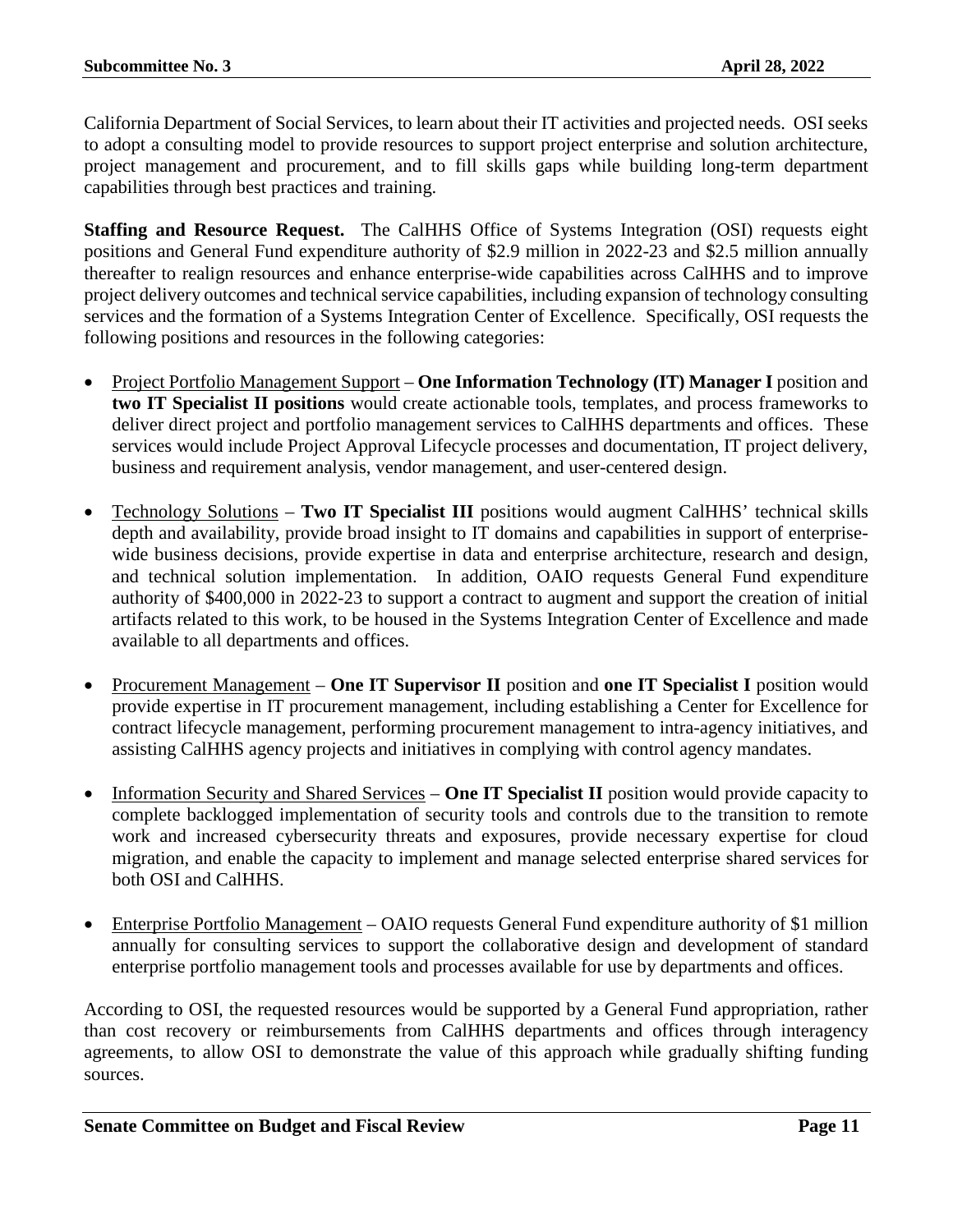**Subcommittee Staff Comment and Recommendation—Hold Open.** Subcommittee staff recommends holding this item open to allow continued discussions in advance of the May Revision.

**Questions.** The subcommittee has requested OSI to respond to the following: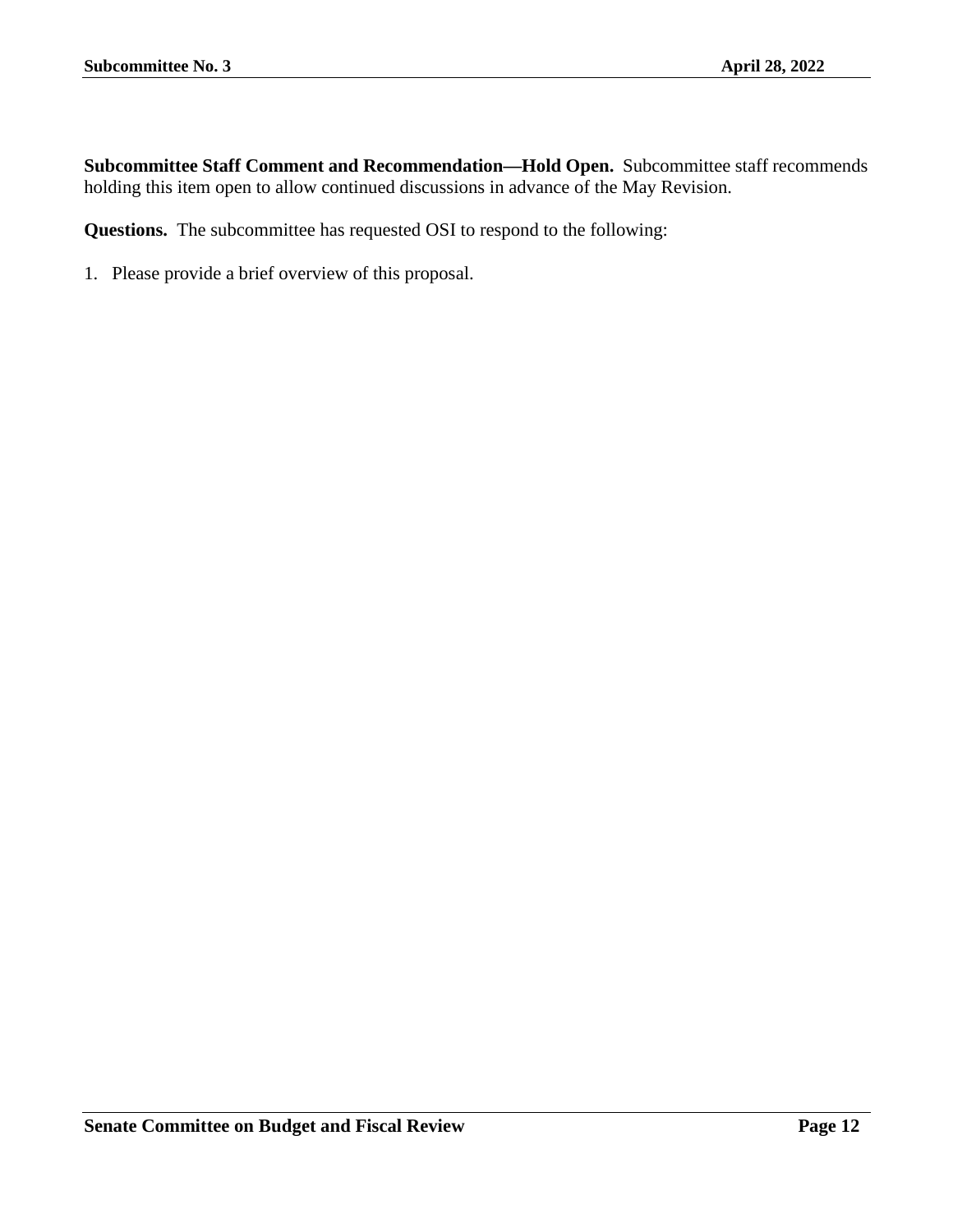#### <span id="page-12-0"></span>**Issue 4: April Finance Letter – Technical Adjustments**

**Technical Adjustments – April Finance Letter.** CalHHS requests the following technical adjustments to its budget:

- *Children and Youth Behavioral Health Initiative.* CalHHS requests the following two adjustments related to the Children and Youth Behavioral Health Initiative:
	- o Public Education and Change Campaign CalHHS requests reappropriation of General Fund expenditure authority of \$25 million approved in the 2021 Budget Act to support the Adverse Childhood Experience Awareness Campaign and Trauma-Informed Training for Educators. These funds would be available for encumbrance and expenditure until June 30, 2025.
	- o Subject Matter Expertise and Evaluation CalHHS requests provisional language to extend the availability of General Fund expenditure authority of \$20 million approved in the 2021 Budget Act, until June 30, 2026.
- *Center for Data Insights and Innovation.* CalHHS requests reimbursement authority of \$600,000 and a reduction of expenditure authority from the Center for Data Insights and Innovation Fund of \$443,000, annually, to account for interagency agreements between the Center and six other CalHHS departments for administration of the Committee for the Protection of Human Subjects.
- *Equity Dashboard.* CalHHS requests reappropriation of General Fund expenditure authority of up to \$3.2 million approved in the 2021 Budget Act for implementation of an Equity Dashboard. These funds would be available for encumbrance and expenditure until June 30, 2023.

**Subcommittee Staff Comment and Recommendation—Hold Open.** Subcommittee staff recommends holding this item open to allow continued discussions in advance of the May Revision.

**Questions.** The subcommittee has requested CalHHS to respond to the following:

1. Please provide a brief overview of these technical adjustments.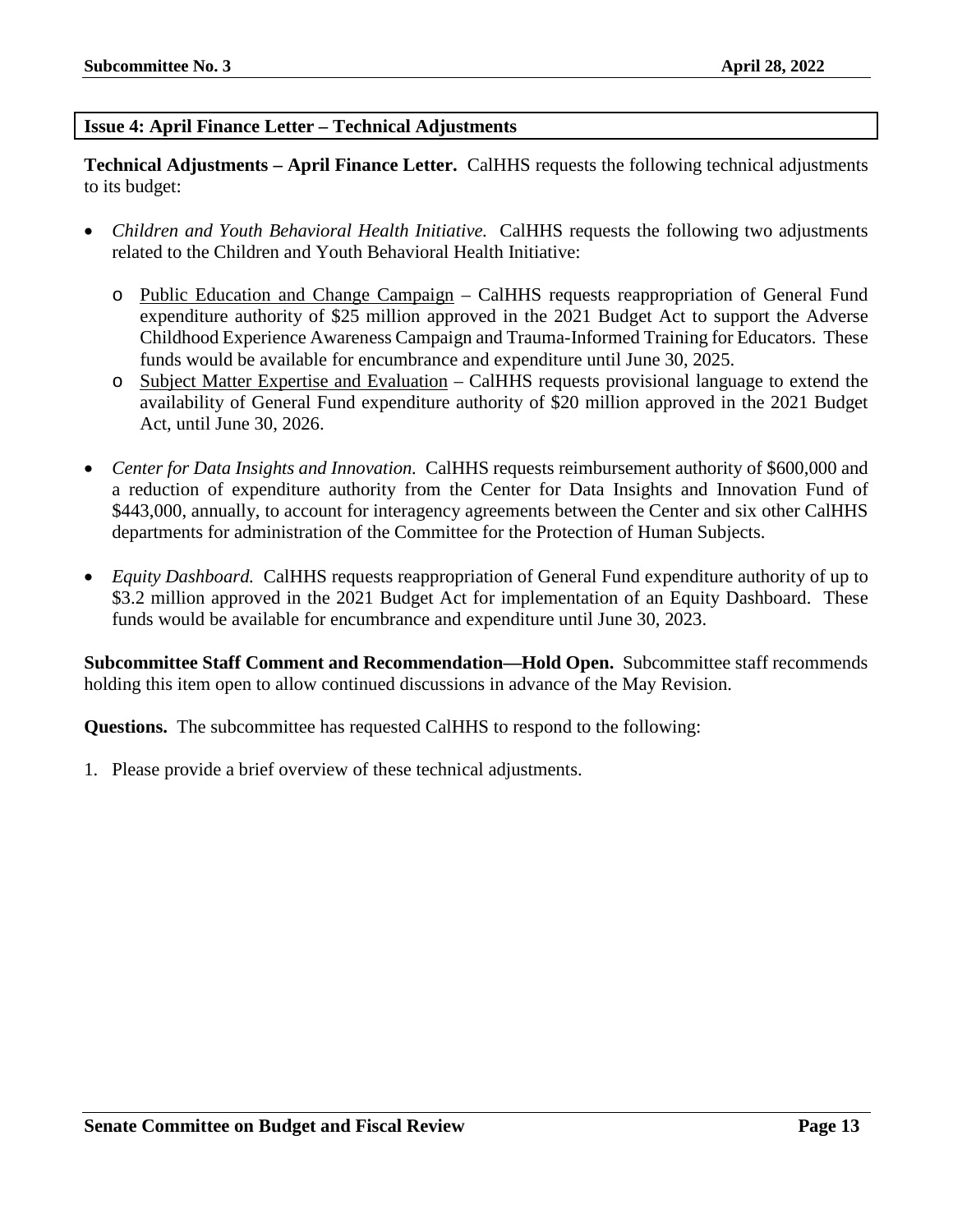#### <span id="page-13-0"></span>**5160 DEPARTMENT OF REHABILITATION (DOR)**

The Department of Rehabilitation (DOR) works in partnership with consumers and other stakeholders to provide direct services and advocacy resulting in employment, independent living, and equality for individuals with disabilities. DOR assists Californians with disabilities to obtain and retain competitive employment in integrated settings, and maximize equality and ability to live independently in their communities of choice. With a proposed 2022-23 budget of \$500.1 million (\$78.3 million General Fund) and 1,886 authorized positions, the department offers programs related to vocational rehabilitation, assistive technology, independent living, supported employment, services for individuals with traumatic brain injuries, and workforce development. The table below provides an overview of the department's funding.

| <b>Fund Source</b>                                                           | 2020-21   | 2021-22   | Proposed for 2022-<br>23 |
|------------------------------------------------------------------------------|-----------|-----------|--------------------------|
| <b>General Fund</b>                                                          | \$73,358  | \$88,157  | \$78,270                 |
| <b>Vending Stand Fund</b>                                                    | \$1,583   | \$3,361   | \$3,361                  |
| <b>Federal Trust Fund</b>                                                    | \$346,136 | \$406,010 | \$410,196                |
| Reimbursements                                                               | \$8,429   | \$10,380  | \$8,080                  |
| Home & Community-Based<br><b>Services</b><br>American<br>Rescue<br>Plan Fund |           | 4,700     | 150                      |
| <b>Total Expenditures</b>                                                    | \$429,506 | \$512,608 | \$500,057                |
| * Dollars in thousands.                                                      |           |           |                          |

#### <span id="page-13-1"></span>**Issue 1: Disability Innovation Fund – Pathways to Success Program**

**Spring Finance Letter (SFL)/Budget Change Proposal (BCP).** The department requests \$3.7 million in federal fund authority per year for five fiscal years to perform project activities and provide program oversight required under the federal grant Disability Innovation Fund: Pathways to Success Project. It is also requested that provisional language be added to the budget bill to make the grant funds available for encumbrance or expenditure through September 30, 2026, to provide flexibility for the department to expend the funds by the end of the grant period.

The department received a grant award of \$18.4 million from the federal Disability Innovation Fund for this program and is anticipating expending \$3.7 million annually over five years. The grant is funded by the U.S. Department of Education's Rehabilitation Services Administration (RSA) and was awarded on September 28, 2021.

**Background.** This pilot project targets underrepresented communities and aims to increase competitive integrated employment outcomes, economic self-sufficiency, independence, and inclusion for individuals with disabilities seeking to enter high-wage, high-skill, and high-demand careers, including those in science, technology, engineering, and mathematics (STEM). The unemployment rate of working-age

**Senate Committee on Budget and Fiscal Review <b>Page 14 Page 14**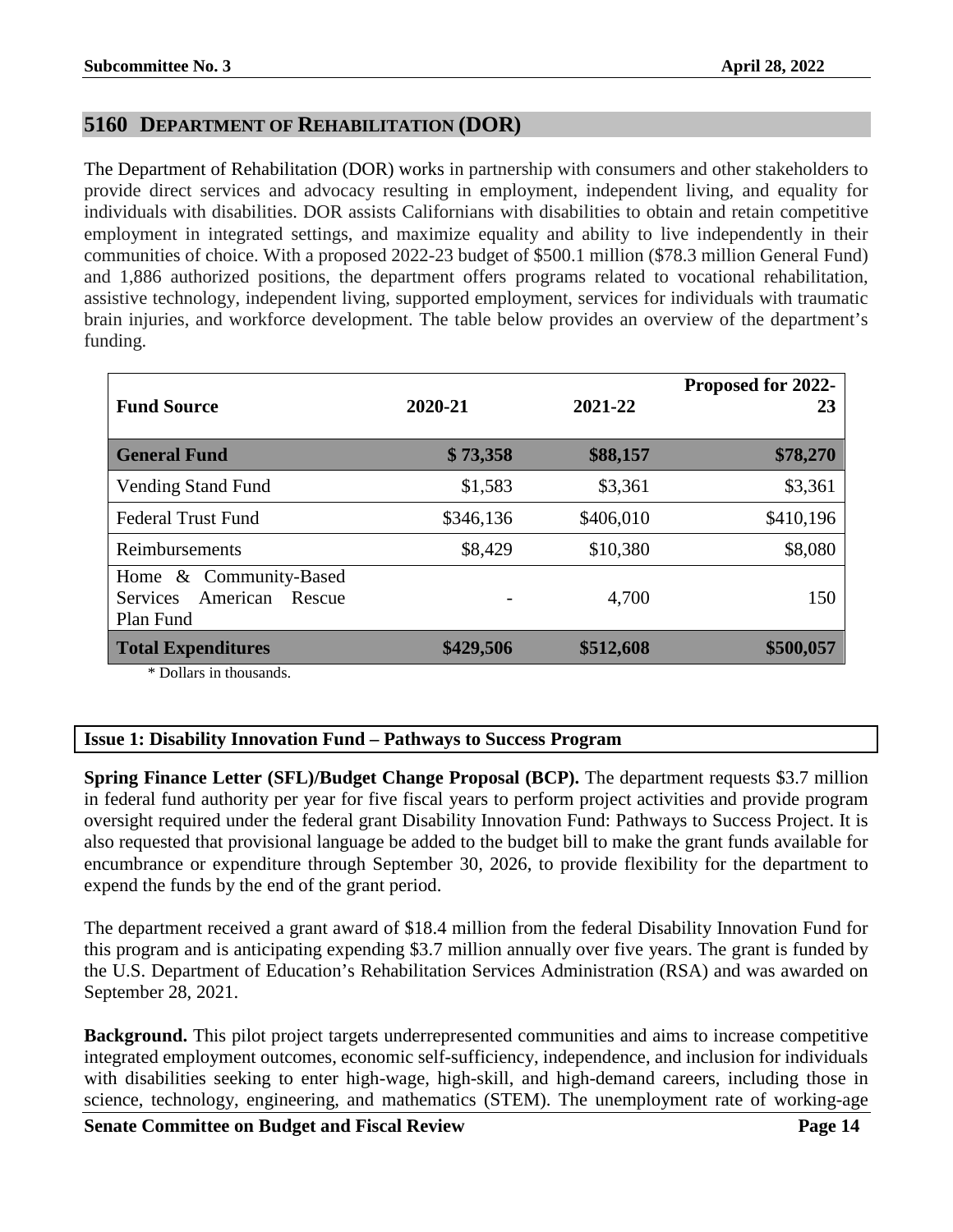individuals with disabilities continues to be significantly higher than that of individuals without disabilities. The goals, objectives, and outcomes of the Pathways to Success Project include the development and evaluation of a unique Vocational Rehabilitation service delivery model; the use of existing technology tools to support the engagement, progress, and success of program participants; and supports the development of talent for business.

The program is designed to strengthen the connection and coordination between the department and other state agencies, community programs that serve individuals with disabilities, training entities, employers, and industry associations with the intent of providing a seamless service delivery system focused on career pathway access and success. In the development of the Pathways to Success Project grant application, the department engaged in discussions with the Employment Development Department, Department of Developmental Services, community partners, research universities, and the Labor and Workforce Development Agency to develop and establish a partnership around this proposal. Each state department and engaged partner will provide support to the department through technical assistance, information and referral, business contacts, and cross-referrals, as appropriate.

The use of sector-specialist teams is designed to ensure that participants have their counseling, guidance, training, and employment needs met by a specialist in the specific field that they are interested in pursuing. These teams will effectively engage with businesses and use or develop new work-based learning experiences, internships, apprenticeships, and career-level employment experiences for consumers to maximize competitive integrated employment outcomes and reduce reliance on public benefits.

The department plans to use the funding to support 10.5 positions over five years using temporary help. According to the department, the positions will provide effective delivery of career pathway services through oversight and coordination of program activities; engage with employers to develop training programs and work experience opportunities in specific industry sectors in or related to STEM occupations; and provide counseling, guidance, rehabilitation services, and support to participants in pursuing their employment goals that lead to career-level jobs. In addition, the grant funds will support agreements with San Diego State University Research Foundation's Interwork Institute, the University of California Los Angeles' Tarjan Center, Stanford Neurodiversity, and other organizations that will further the work of the Pathways to Success Project through project evaluation, technical assistance, and specialized training.

#### **Staff Comment and Recommendation.** Hold open.

**Questions.** The Subcommittee requests DOR respond to the following:

- 1. Please provide an overview of the proposal.
- 2. Please describe the work that the department has already completed in support of program implementation.
- 3. How will the department measure success of the program?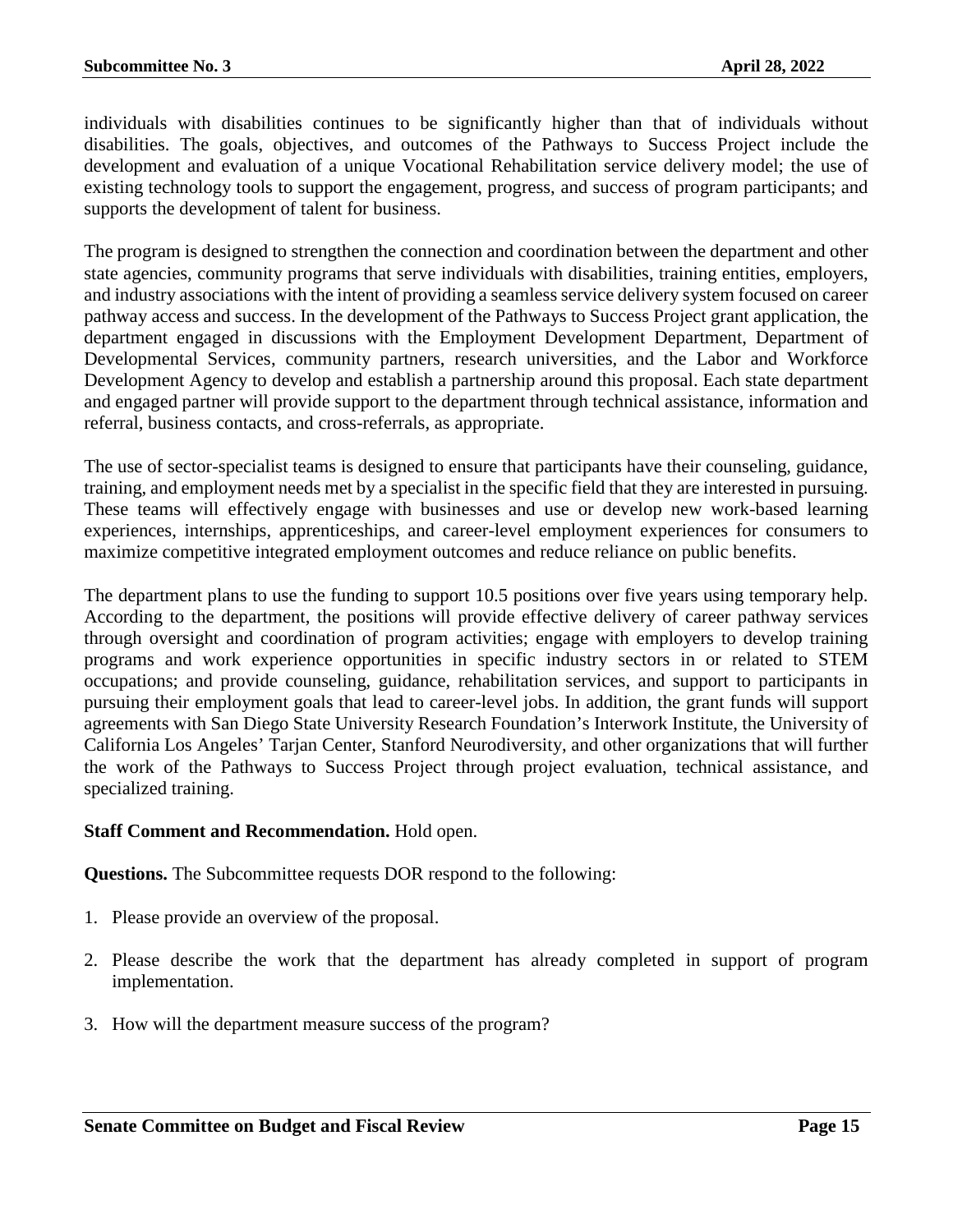#### <span id="page-15-0"></span>**Issue 2: Opioid Settlements Fund – Integrating Employment in Recovery Program**

**SFL/BCP.** The department requests \$4 million Opioid Settlements Fund (OSF), on a one-time basis, to implement the Integrating Employment in Recovery (IER) Program. The department also requests provisional budget bill language to establish authority for the pilot program and to make this funding available for encumbrance or expenditure through June 30, 2025, to provide flexibility for the department to expend the funding over three years.

**Background.** This proposal is part of a larger proposal in the Governor's budget, spread across multiple state departments and agencies, to remediate the opioid crisis. The Governor's Budget proposal relies upon two different sets of nationwide settlements. In the first, the Attorney General settled claims against McKinsey in February 2021 related to services it provided to the opioid industry. The 2022 Governor's budget includes \$50 million one-time from the Opioid Settlements Fund from the McKinsey settlement. The second set of settlements arises from numerous lawsuits and investigations brought by states, counties, and cities nationwide against pharmaceutical distributors and manufacturers. Two nationwide settlements have been reached and are close to being finalized. The proposed settlements require the distributors to pay up to \$21 billion over 18 years and Janssen Pharmaceuticals, Inc., to pay up to \$5 billion over no more than 9 years, for a total of up to \$26 billion. California and its cities and counties could receive approximately \$2.2 billion for substance use prevention, harm reduction, treatment, and recovery activities.

The 2022 Governor's Budget includes \$26 million one-time OSF for the Department of Health Care Access and Information (HCAI) to train providers to build out a substance use disorder (SUD) workforce with a focus on opioid treatment, to increase the number of licensed clinicians—including providers focused on addiction—and also provide supportive employment services to people with SUD issues to transition them into ongoing employment. This proposal shifts \$4 million one-time OSF from HCAI to DOR to establish the pilot IER program. \$1.2 million of the requested \$4 million will be used for provider training and the remaining \$2.8 million will be used for employment services.

Through the pilot, DOR will form a team to provide training to the provider workforce on evidence-based practices to serve people with SUD related to opioid use that can be incorporated as a part of holistic recovery. The training will focus on incorporating the full range of vocational rehabilitation (VR) services into treatment delivery as part of a whole-person approach to recovery and developing support for individuals returning to or transitioning into work during and following treatment. Content will include the beneficial impacts of employment on whole-person care, incorporating disability awareness and sensitivity into a SUD recovery framework, effectively connecting to VR and other workforce partners for job retention and placement services, and the need for long-term employment supports.

DOR also proposes to provide employment services in a minimum of four treatment centers and colocating staff in selected centers treating diverse communities. Services would include employment skill development, job placement, and advocacy for and potential identification of long-term employment supports that people with SUD related to opioid use may require to be successful in the workplace. Employment services would be provided or coordinated by DOR staff through partnerships with behavioral health entities and other community-based organizations providing employment services and would be embedded alongside traditional treatment delivery.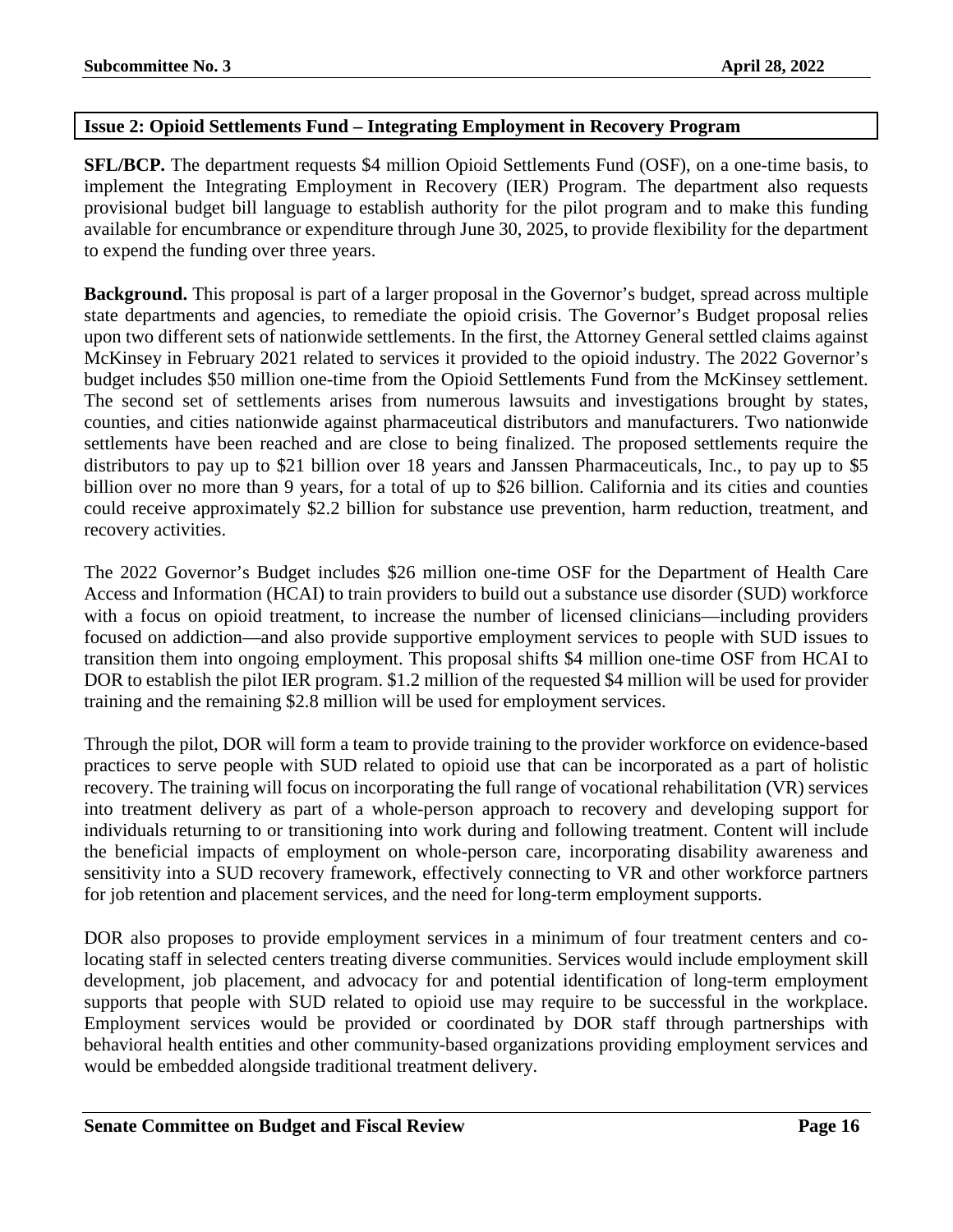#### **Staff Comment and Recommendation.** Hold open.

**Questions.** The Subcommittee requests DOR respond to the following:

- 1. Please provide an overview of the proposal.
- 2. What is the timeline for program development? When does the department expect the program to begin operating?
- 3. The department is proposing to provide employment services at a minimum of four treatment sites to treat diverse communities. How will those treatment sites be chosen?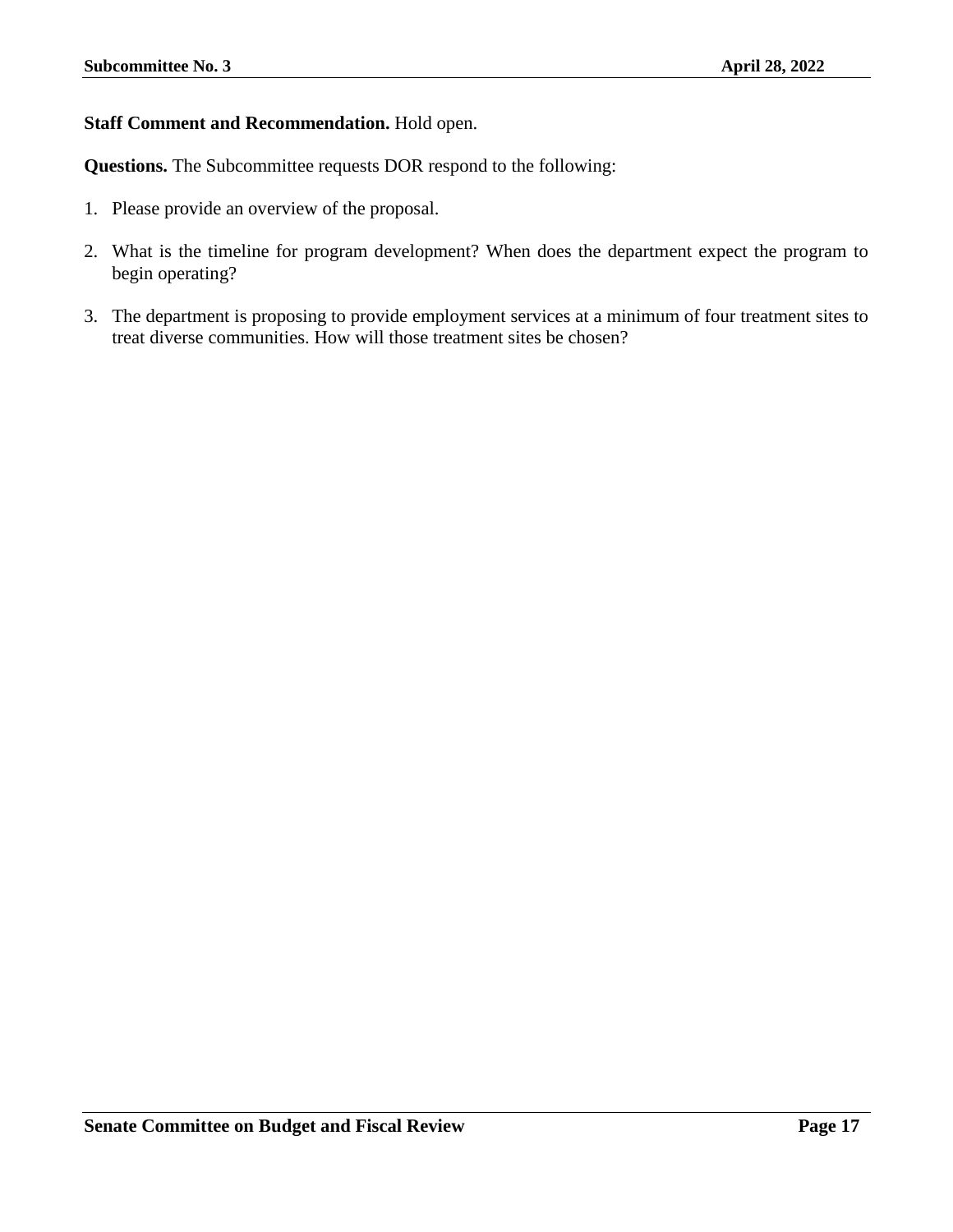#### <span id="page-17-0"></span>**4120 EMERGENCY MEDICAL SERVICES AUTHORITY**

#### <span id="page-17-1"></span>**Issue 1: California Emergency Medical Services Data Resource System Funding Reappropriation**

**Reappropriation – April Finance Letter.** EMSA requests reappropriation of General Fund expenditure authority of \$10 million approved in the 2021 Budget Act, available for encumbrance and expenditure until June 30, 2024. If approved, these resources would allow EMSA to continue and complete the project planning process for the California Emergency Medical Services Data Resource System (CEDRS) and increase data interoperability.

**Background.** Data related to the provision of emergency medical services (EMS) in California is currently recorded in Prehospital Care Reporting (PCR) software by prehospital care personnel, such as paramedics and emergency medical technicians (EMTs). EMS providers transfer this data to one of the 33 local EMS agencies (LEMSAs). EMSA provides funding to the Inland Counties EMS Agency to collect pre-hospital and trauma data in the California EMS Information System (CEMSIS), which collects voluntary data from 32 of 33 LEMSAs statewide. CEMSIS provides participating LEMSAs access to aggregate statewide data submitted to the CEMSIS data system and is a tool for local EMS system quality improvement, improved EMS system management, and a limited benchmarking against and compliance with existing EMS national standards. EMSA reports this data is not available in real-time for state policymakers and managers, leaving the state without complete or timely information on the EMS system.

The 2021 Budget Act included General Fund expenditure authority of \$7.6 million for a grant program to onboard additional LEMSAs to the existing systems and connect all health information exchanges and health information organizations to EMS data. In addition, the 2021 Budget Act included General Fund expenditure authority of \$2.4 million for a one-year planning period to begin the process of merging CEMSIS with EMSA's Health Information Technology for EMS system to create a statewide data hub. These resources included support for the equivalent of two Information Technology Specialists to support the project as it progresses through the California Department of Technology's Project Approval Lifecycle (PAL) process.

**Reappropriation Request.** EMSA requests reappropriation of General Fund expenditure authority of \$10 million approved in the 2021 Budget Act, available for encumbrance and expenditure until June 30, 2024, to continue and complete the project planning process for the California Emergency Medical Services Data Resource System (CEDRS) and increase data interoperability. According to EMSA, project delays, staffing recruitment issues, emergency response efforts, effects of the COVID-19 pandemic, and the need to incorporate the Physician Orders for Life Sustaining Treatment (POLST) registry into the system have all led to delays in expenditure of these resources. As a result, EMSA reports it requires reappropriation of these resources until June 30, 2024.

**Subcommittee Staff Comment and Recommendation—Hold Open.** Subcommittee staff recommends holding this item open to allow continued discussions in advance of the May Revision.

**Questions.** The subcommittee has requested EMSA to respond to the following: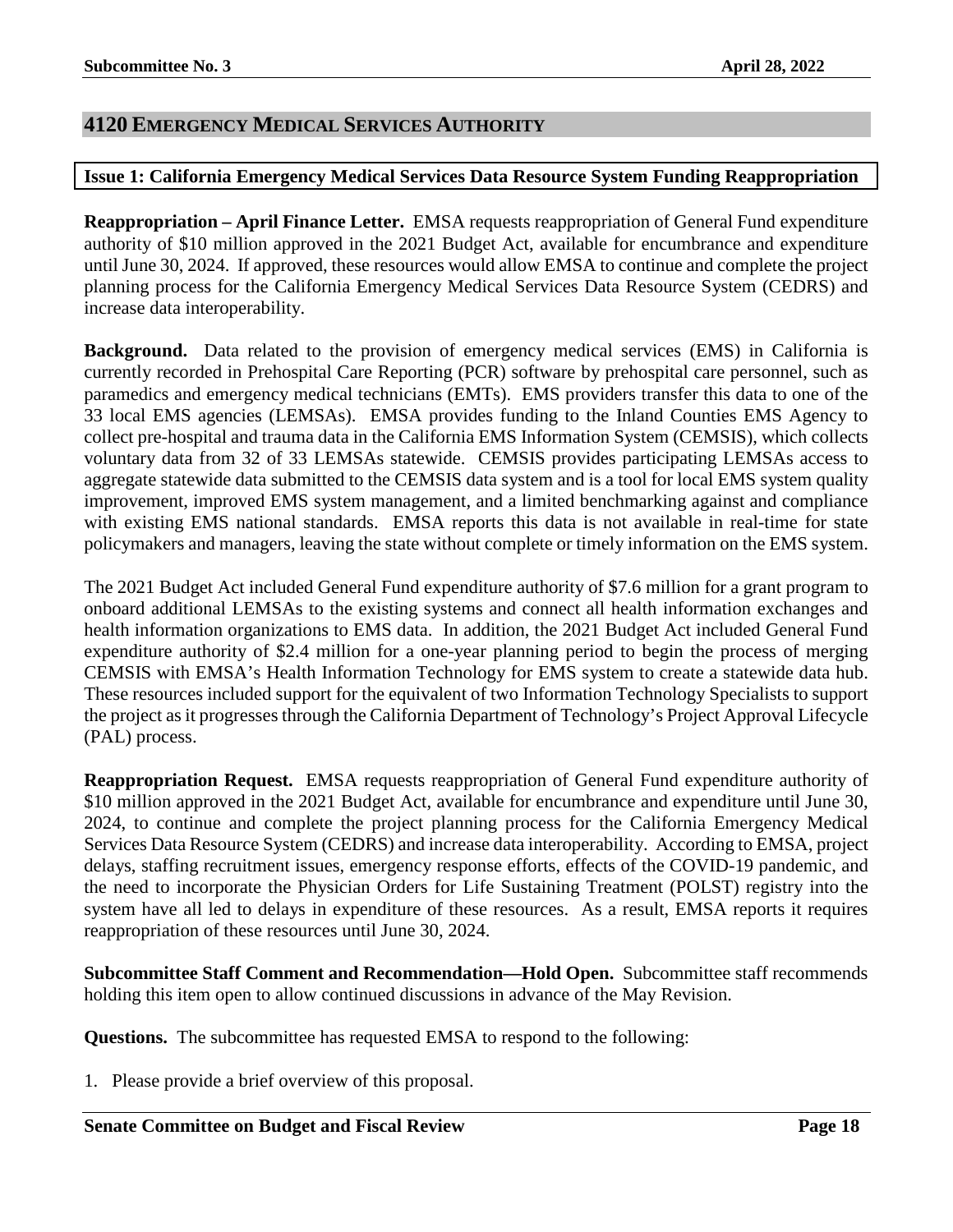#### <span id="page-18-0"></span>**Issue 2: Increased Resources for Information Technology Mission Efficiency**

**Budget Change Proposal – April Finance Letter.** EMSA requests two positions and General Fund expenditure authority of \$443,000 annually. If approved, these positions and resources would allow EMSA to manage growth in information technology workload and address security deficiencies.

| <b>Program Funding Request Summary</b>        |           |           |  |  |
|-----------------------------------------------|-----------|-----------|--|--|
| 2022-23<br>$2023 - 24*$<br><b>Fund Source</b> |           |           |  |  |
| $0001$ – General Fund                         | \$443,000 | \$443,000 |  |  |
| <b>Total Funding Request:</b>                 | \$443,000 | \$443,000 |  |  |
| <b>Total Requested Positions:</b>             | 2.0       | 2.0       |  |  |

\* Positions and resources ongoing after 2023-24.

**Background.** According to EMSA, its Office of Information Technology (OIT) is currently staffed with 12 permanent positions, five of which are vacant, as well as four student assistants and two retired annuitants on a part-time basis. EMSA has one Information Security Officer (ISO) position responsible for internal security policies, state security policy compliance, risk management and technology recovery.

EMSA reports its mission and staff expanded quickly during the COVID-19 pandemic, which pre-empted the development of a comprehensive vision for an enterprise-level, function-specific information technology (IT) staffing model. While the assistance of the four student assistants and two retired annuitants has augmented the task-specific IT resource model, this assistance is intended to be temporary and is unsustainable in the long-term. EMSA seeks to reorganize its current IT efforts into three entities: IT Infrastructure Operations, IT Support, and the Information Security Office.

**Staffing and Resource Request.** EMSA requests two positions and General Fund expenditure authority of \$443,000 annually to manage growth in information technology workload and address security deficiencies. Specifically, EMSA requests the following positions:

- **One Information Technology Specialist II** position would serve as the Assistant ISO responsible for security operations for cloud computing and on-premises computing infrastructure, vulnerability scanning, intrusion detection and response, security investigation and forensics, security architecture, and security tools development.
- **One Information Technology Supervisor II** position would provide infrastructure operations oversight and management, and be responsible for server operations, network operations, endpoint operations, applications development, IT asset management and IT procurement management.

**Subcommittee Staff Comment and Recommendation—Hold Open.** Subcommittee staff recommends holding this item open to allow continued discussions in advance of the May Revision.

**Questions.** The subcommittee has requested EMSA to respond to the following: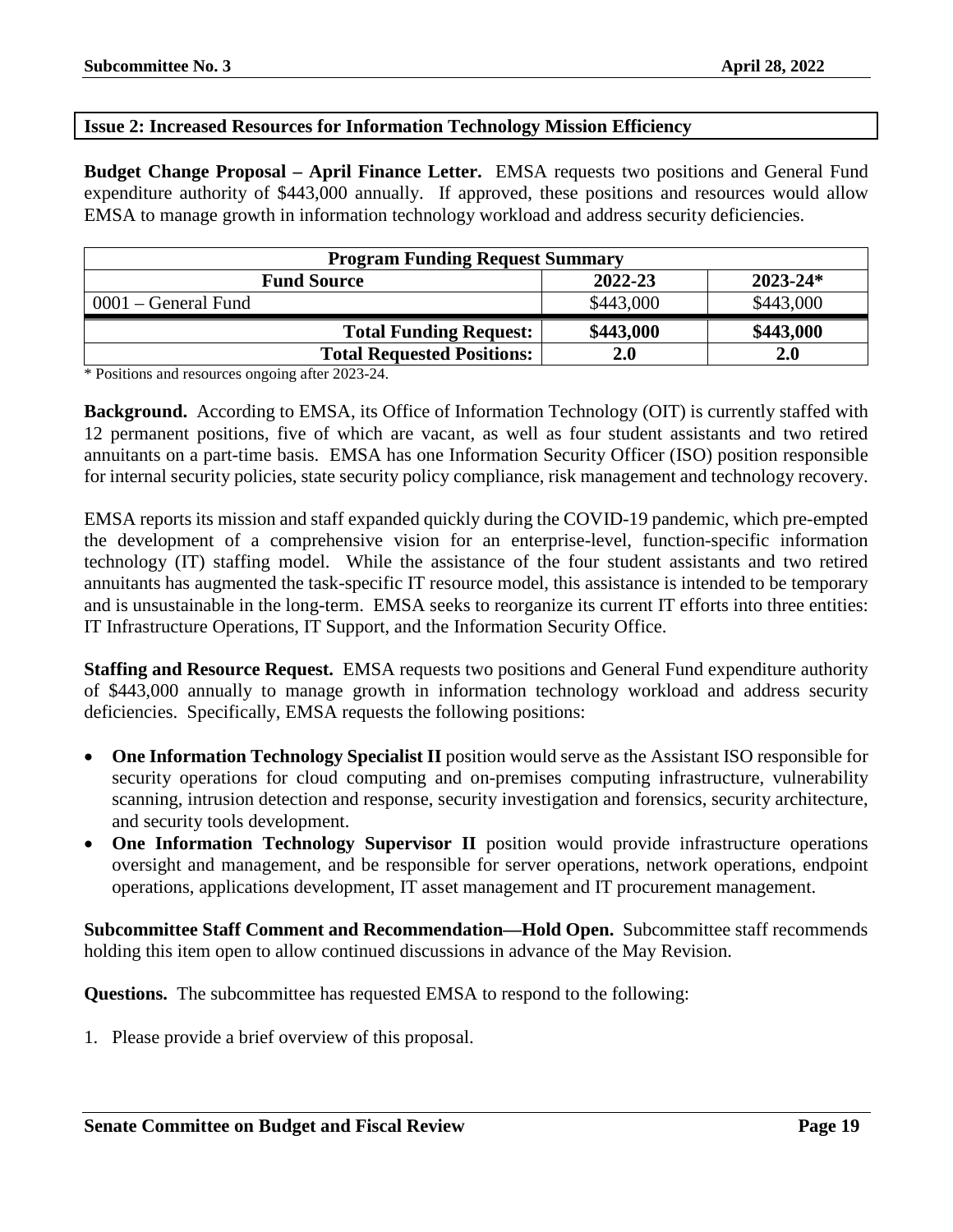#### <span id="page-19-0"></span>**Issue 3: Multicounty Local Emergency Medical Services Agency Funding Increase**

**Budget Change Proposal – April Finance Letter.** EMSA requests General Fund expenditure authority of \$2 million annually. If approved, these resources would support additional local assistance funding for California's multi-county Local Emergency Medical Services Agencies.

| <b>Program Funding Request Summary</b>         |                    |             |  |  |
|------------------------------------------------|--------------------|-------------|--|--|
| $2023 - 24^*$<br>2022-23<br><b>Fund Source</b> |                    |             |  |  |
| 0001 – General Fund                            | \$2,010,000        | \$2,010,000 |  |  |
| <b>Total Funding Request:</b>                  | \$2,010,000        | \$2,010,000 |  |  |
| <b>Total Requested Positions:</b>              | $\boldsymbol{0.0}$ | 0.0         |  |  |

\* Resources ongoing after 2023-24.

**Background.** Local EMS agencies (LEMSAs) serve as the lead agency for the local EMS system designated by the county and are responsible for planning, implementing, and evaluating the local EMS system, and integrating system participants in the jurisdiction. According to EMSA, each LEMSA must address and maintain the following eight EMS system components: 1) system organization and management; 2) manpower and training; 3) communications; 4) transportation; 5) assessment of hospitals and critical care centers; 6) data collection and evaluation; 7) public information and education; and 8) disaster response.

There are currently 33 LEMSAs in California, comprised of 26 single county LEMSAs and seven multicounty LEMSAs. The seven multicounty LEMSAs are composed of 32 of the state's 58 counties and provide EMS services to approximately 6.8 million Californians. EMSA provides supplemental General Fund resources to multicounty LEMSAs located in large rural areas and those with smaller populations and limited financial and health care resources. This funding supports minimum essential services necessary to operate the local emergency medical system. Since the 1999-2000 fiscal year, supplemental funding to multicounty LEMSAs has been \$2.2 million annually, with a local match of one dollar for each state dollar received for large population LEMSAs and 41 cents for smaller population LEMSAs. In 2021-22, multicounty LEMSAs received the following funding:

- Central California EMS Agency (four counties; 1.8 million population) \$406,000
- Coastal Valley EMS Agency (two counties; 570,876 population)\* \$0
- Inland Counties EMS Agency (three counties; 2.2 million population) \$298,000
- Mountain Valley EMS Agency (five counties; 657,553 population) \$367,000
- North Coast EMS Agency (three counties; 221,740 population) \$241,000
- Northern California EMS Agency (five counties; 71,903 population) \$287000
- Sierra-Sacramento Valley EMS Agency (ten counties; 1.2 million population) \$583,000

*\* Note: Coastal Valley no longer qualifies for supplemental funding as they only have two counties in their LEMSA*

According to EMSA, LEMSA operational costs have increased over the past twenty years while state funding for essential services has remained flat or decreased. LEMSAs account for the funding shortfall by increasing local provider and certification fees. In addition, these funding shortfalls may result in LEMSAs reducing or eliminating certain EMS services, undermining crisis support services and general disaster preparedness and response.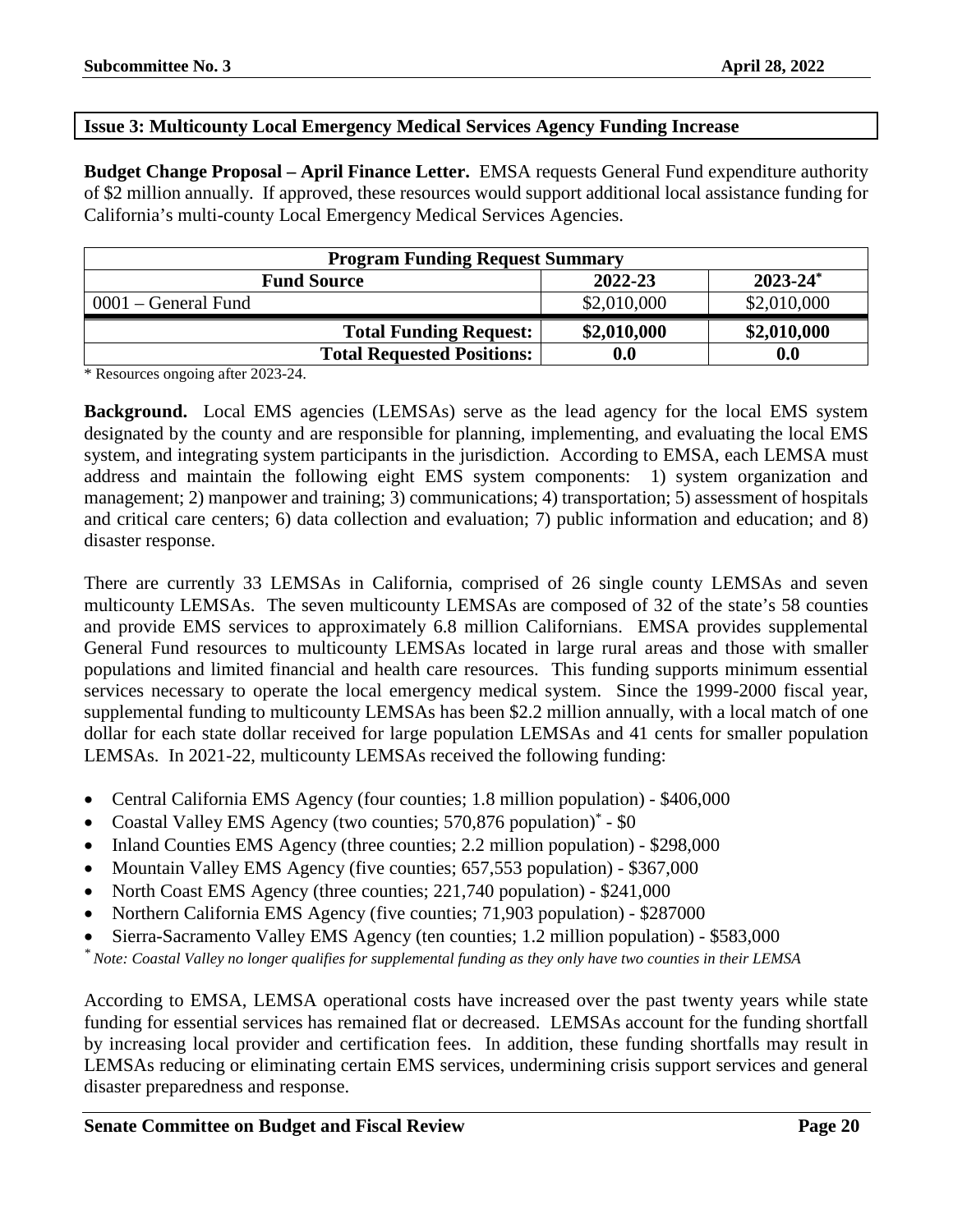**Local Assistance Funding Request.** EMSA requests General Fund expenditure authority of \$2 million annually to support additional local assistance funding for California's multicounty Local Emergency Medical Services Agencies. Specifically, EMSA requests support for multicounty LEMSAs in the following categories:

Central California - \$534,000 total funding (\$192,000 for communications; \$25,000 for data collection and evaluation; \$122,000 for disaster response; and \$195,000 for system organization and managements) Inland Counties - \$220,000 total funding (\$210,000 for data collection and evaluation; and \$10,000 for disaster response)

Mountain Valley - \$384,000 total funding (\$210,000 for disaster response; \$51,000 for transportation; and \$123,000 for system organization and management)

North Coast – \$255,000 total funding (\$10,000 for disaster response; \$102,000 for assessment of hospitals and critical care centers; and \$137,000 for system organization and management)

Northern California - \$307,000 total funding (\$68,000 for disaster response; \$102,000 for assessment of hospitals and critical care centers; and \$137,000 for system organization and management)

Sierra-Sacramento Valley - \$310,000 total funding (\$75,000 for data collection and evaluation; \$60,000 for disaster response; and \$175,000 for system organization and management)

**Subcommittee Staff Comment and Recommendation—Hold Open.** Subcommittee staff recommends holding this item open to allow continued discussions in advance of the May Revision.

**Questions.** The subcommittee has requested EMSA to respond to the following: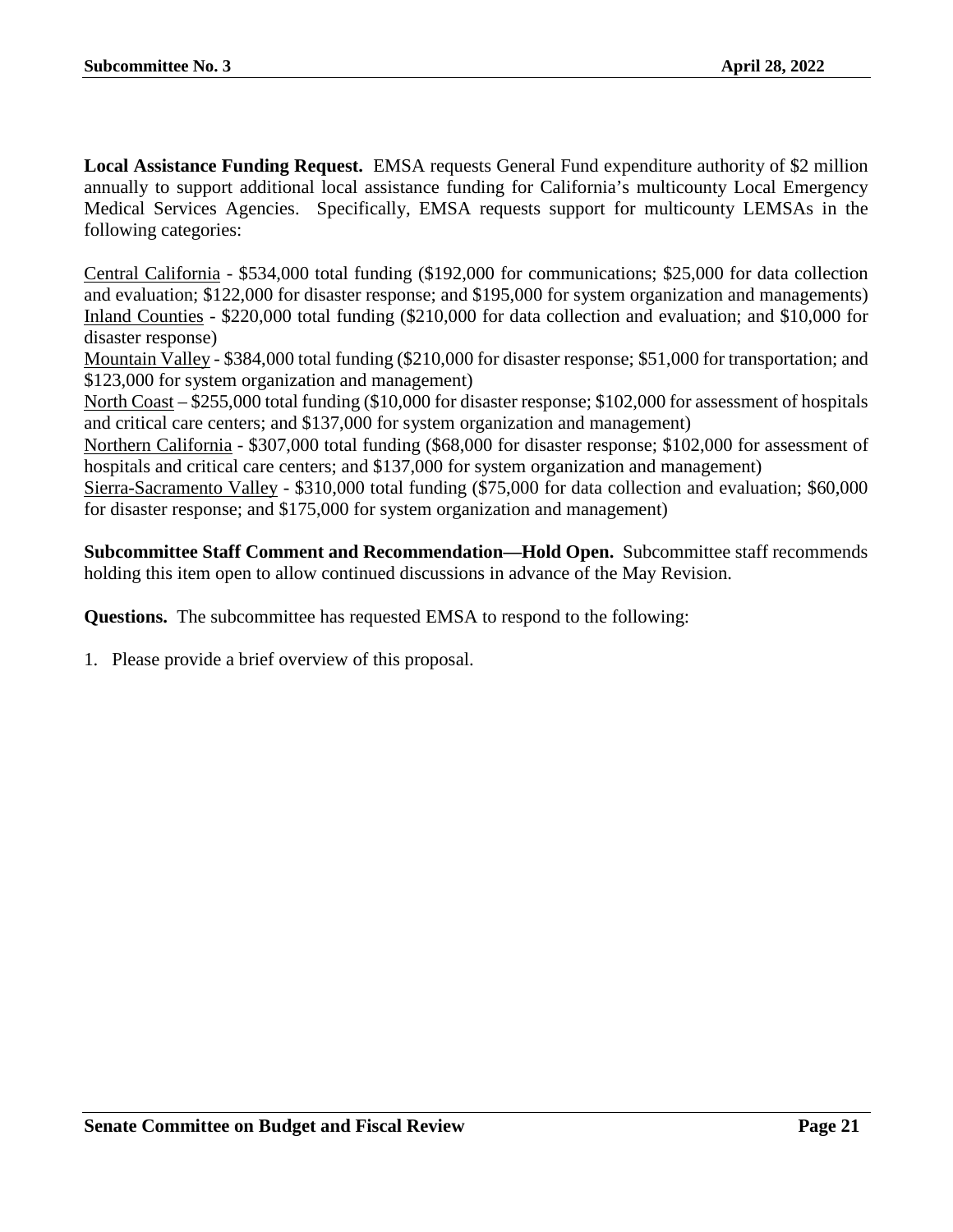## <span id="page-21-0"></span>**4150 DEPARTMENT OF MANAGED HEALTH CARE**

#### <span id="page-21-1"></span>**Issue 1: Administrative Support Services**

**Budget Change Proposal – April Finance Letter.** DMHC requests eight positions and expenditure authority from the Managed Care Fund of \$1.3 million in 2022-23 and \$1.2 million annually thereafter. If approved, these positions and resources would allow DMHC to support growth in workload for business management services, fiscal services, human resource administrative services, and information technology services.

| <b>Program Funding Request Summary</b> |             |              |
|----------------------------------------|-------------|--------------|
| <b>Fund Source</b>                     | 2022-23     | $2023 - 24*$ |
| 0933 – Managed Care Fund               | \$1,301,000 | \$1,237,000  |
| <b>Total Funding Request:</b>          | \$1,301,000 | \$1,237,000  |
| <b>Total Requested Positions:</b>      | 8.0         | 8.0          |

\* Positions and resources ongoing after 2023-24.

**Background.** According to DMHC, over the last five years the department's expenditure authority has grown more than 30 percent from \$80 million in 2017-18 to \$104 million in 2021-22. Over the same period, the total number of authorized positions in the department has grown from 451 employees in 2017- 18 to 516 employees in 2021-22. Various additional workload increases have also led DMHC to propose three budget change proposals in 2022-23 for a total of 44 new positions: 21 positions for the Help Center, 11 positions for the Office of Plan Monitoring, and 12 positions for administrative workload. DMHC reports these proposals did not include the ongoing administrative support needed for human resources, procurement, labor management, and information technology. DMHC reports it typically requires one administrative position for every ten employees.

**Staffing and Resource Request.** DMHC requests eight positions and expenditure authority from the Managed Care Fund of \$1.3 million in 2022-23 and \$1.2 million annually thereafter to support growth in workload for business management services, fiscal services, human resource administrative services, and information technology services. Specifically, DMHC requests the following positions and resources:

- Office of Administrative Services **Four Associate Governmental Program Analysts** would be responsible for coordinating facility-related accommodations and services requests for the department and its employees; identifying and managing budget allotment and program expenditures and projections; coordinating human resources functions, including recruitment and retention, duty statements, justifications, job postings, applications, and employment verification; coordinating jobrelated training; and responding to questions about health and medical benefits, leave accruals, classification and pay, retirement, reasonable accommodations, Employee Assistance Program, and Equal Employment Opportunity services.
- Office of Technology and Innovation **Four Information Technology Specialist I** positions would provide desktop support, including asset management, image management, patch management, help desk, service requests, and mobile device support; and onboard new positions, including equipment and software setup and ongoing support, managing employee security training, developing and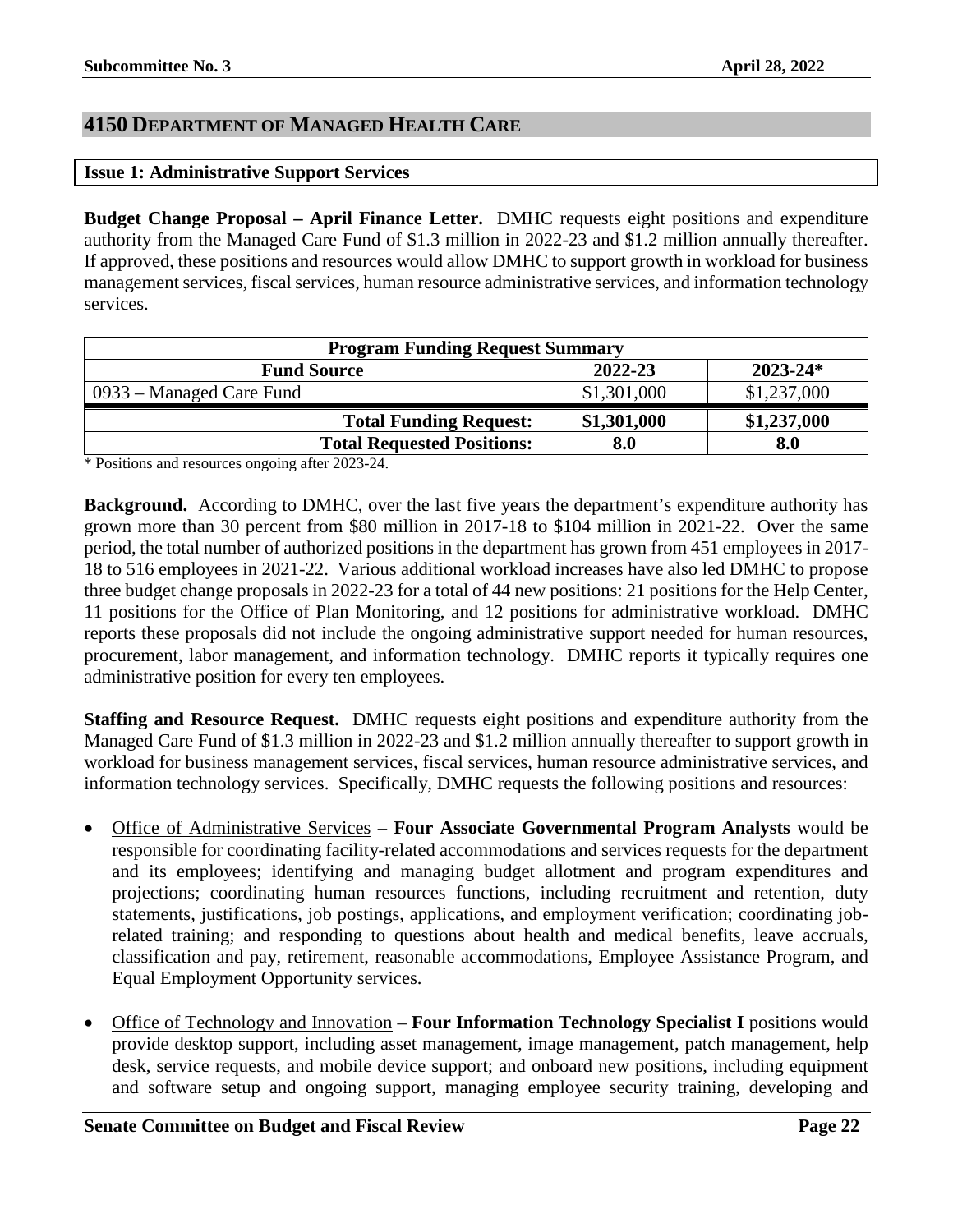maintaining department user policies, and monitoring adherence to network information security policies and procedures.

**Subcommittee Staff Comment and Recommendation—Hold Open.** Subcommittee staff recommends holding this item open to allow continued discussions in advance of the May Revision.

**Questions.** The subcommittee has requested DMHC to respond to the following:

- 1. Please provide a brief overview of this proposal.
- 2. Please describe how these administrative positions differ in workload from those requested in the Administrative Workload budget change proposal submitted in the January budget.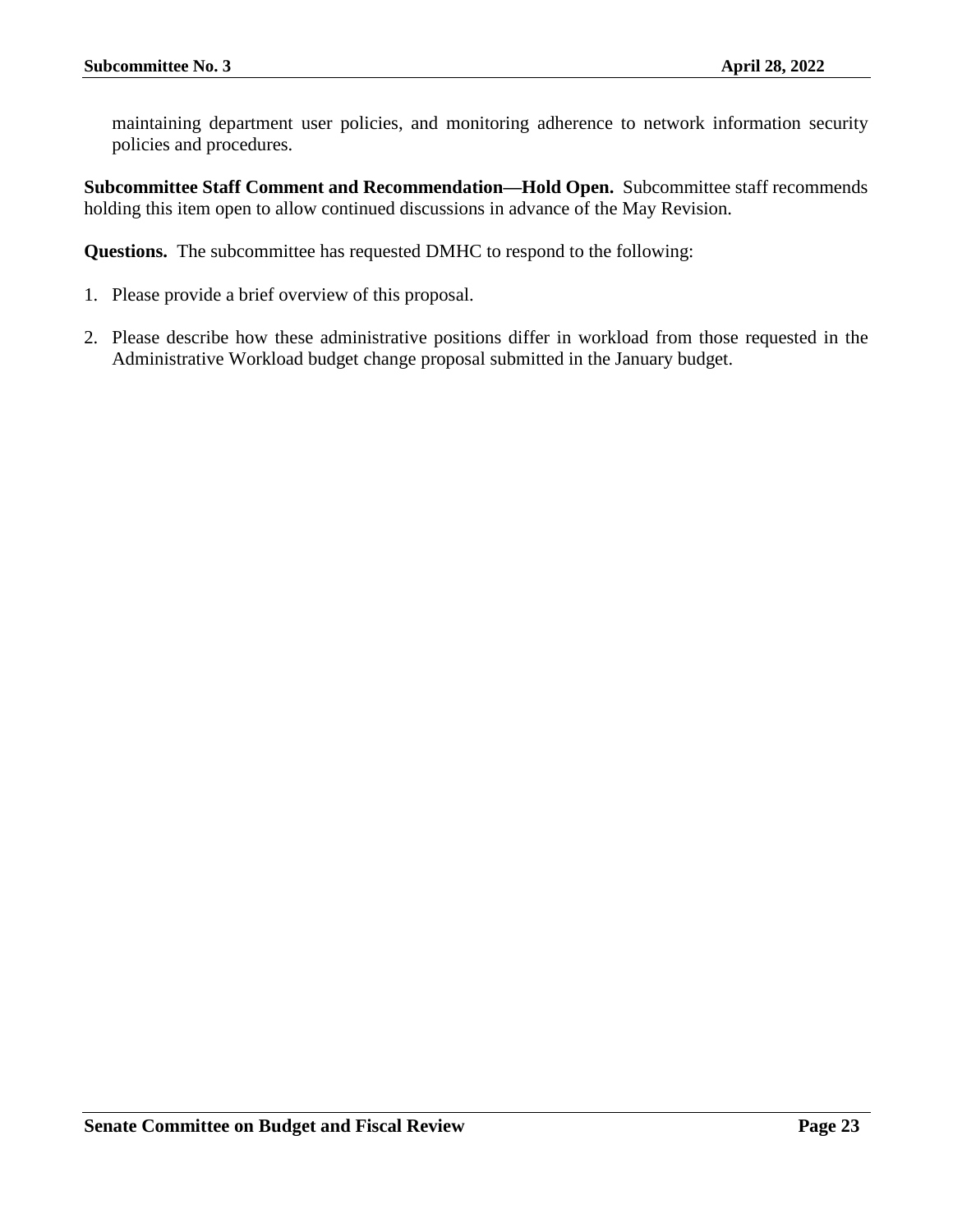#### <span id="page-23-0"></span>**Issue 2: Health Plans and Health Insurance: Third-Party Payment (AB 290)**

**Budget Change Proposal – April Finance Letter.** DMHC requests expenditure authority from the Managed Care Fund of \$782,000 in 2022-23 and \$750,000 in 2023-24. If approved, these resources would extend previously approved limited-term resources that support implementation of requirements on third party payment of health plan premiums, pursuant to AB 290 (Wood), Chapter 862, Statutes of 2019.

| <b>Program Funding Request Summary</b> |           |           |
|----------------------------------------|-----------|-----------|
| <b>Fund Source</b>                     | 2022-23   | 2023-24   |
| 0933 – Managed Care Fund               | \$782,000 | \$750,000 |
| <b>Total Funding Request:</b>          | \$782,000 | \$750,000 |
| <b>Total Requested Positions:</b>      | 0.0       | 0.0       |

**Background.** AB 290 (Wood), Chapter 290, Statutes of 2019, prohibits a financially interested entity from providing premium assistance for health care coverage unless it: 1) provides assistance for the full plan year; 2) notifies enrollees prior to open enrollment if financial assistance will be discontinued; 3) agrees not to condition financial assistance on eligibility for, or receipt of, any surgery, transplant, procedure, drug, or device; 4) informs an applicant of financial assistance annually of all available health care coverage options including Medicare, Medicaid, individual market plans, and employer plans; 5) agree not to steer, direct, or advise a patient into or away from a specific coverage program option or health care service plan contract; 6) agree that financial assistance shall not be conditioned on the use of a specific facility, health care provider, or coverage type; and 7) agree that financial assistance shall be based on financial need with uniformly applied and publicly available criteria. AB 290 also governs provider reimbursement for financially interested entities for covered services through a third-party premium payment arrangement and requires DMHC to establish an independent dispute resolution process (IDRP) for determining if the reimbursement amount was appropriately determined and paid. In addition, if a health care service plan subsequently discovers that a financially interested entity failed to provide the proper disclosure, the plan may recover 120 percent of the difference between the payment made and the payment to which the provider was entitled and must notify and remit a portion of the overpayment to DMHC.

The 2020 Budget Act included expenditure authority from the Managed Care Fund of \$1.2 million in 2020-21, and \$775,000 in 2021-22 to implement the requirements of AB 290. These resources supported the equivalent of four positions. Two positions were for the Help Center, and one each for the Office of Financial Review and the Office of Technology and Innovation.

**Resource Request.** DMHC requests expenditure authority from the Managed Care Fund of \$782,000 in 2022-23 and \$750,000 in 2023-24 to continue to support implementation of requirements on third party payment of health plan premiums, pursuant to AB 290 (Wood), Chapter 862, Statutes of 2019. This request is an extension of the limited term resources approved in the 2020 Budget Act. According to DMHC, litigation from the American Kidney Foundation has prevented implementation of AB 290. As a result, these resources are requested on a limited-term basis pending the outcome of the litigation.

**Subcommittee Staff Comment and Recommendation—Hold Open.** Subcommittee staff recommends holding this item open to allow continued discussions in advance of the May Revision.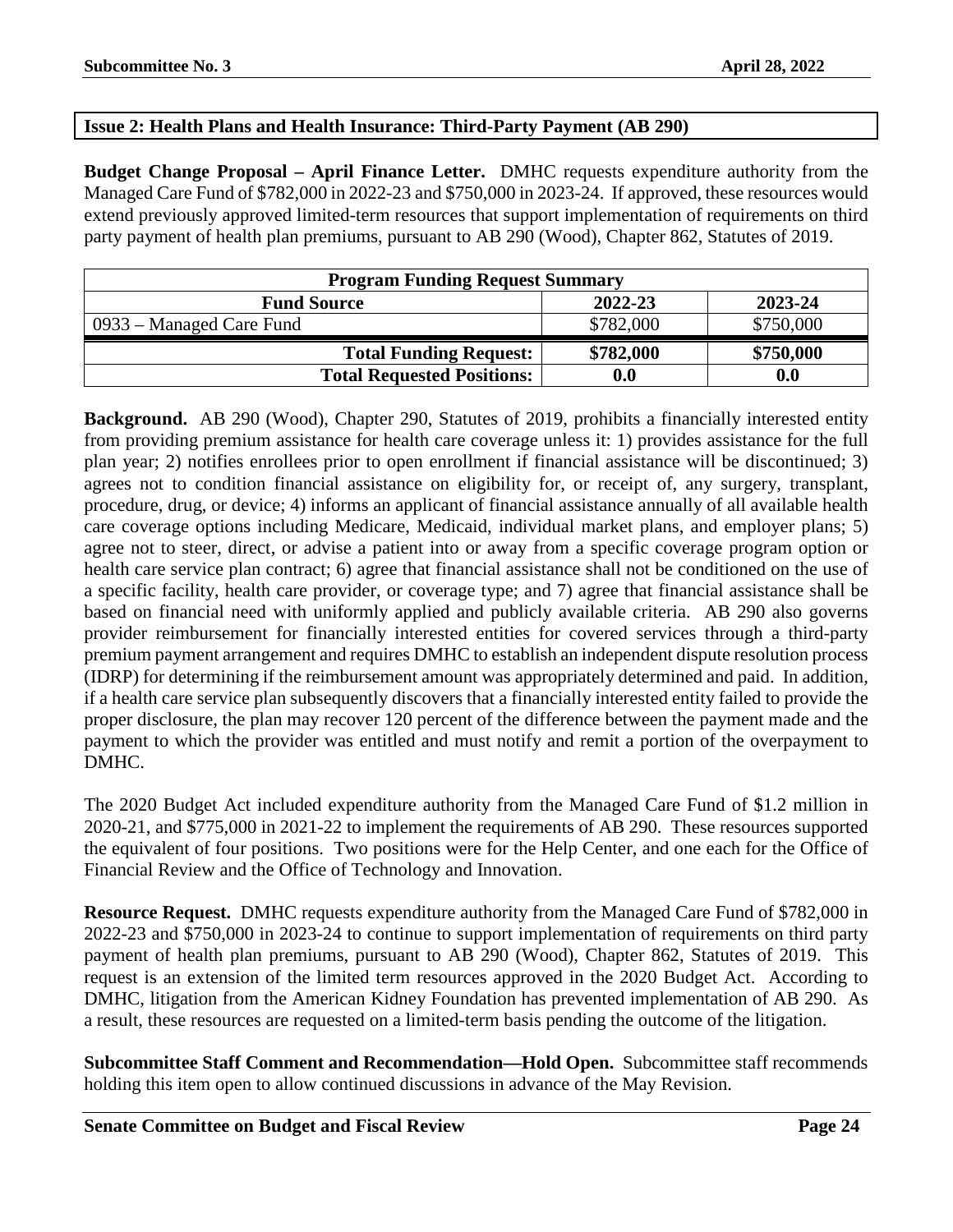**Questions.** The subcommittee has requested DMHC to respond to the following: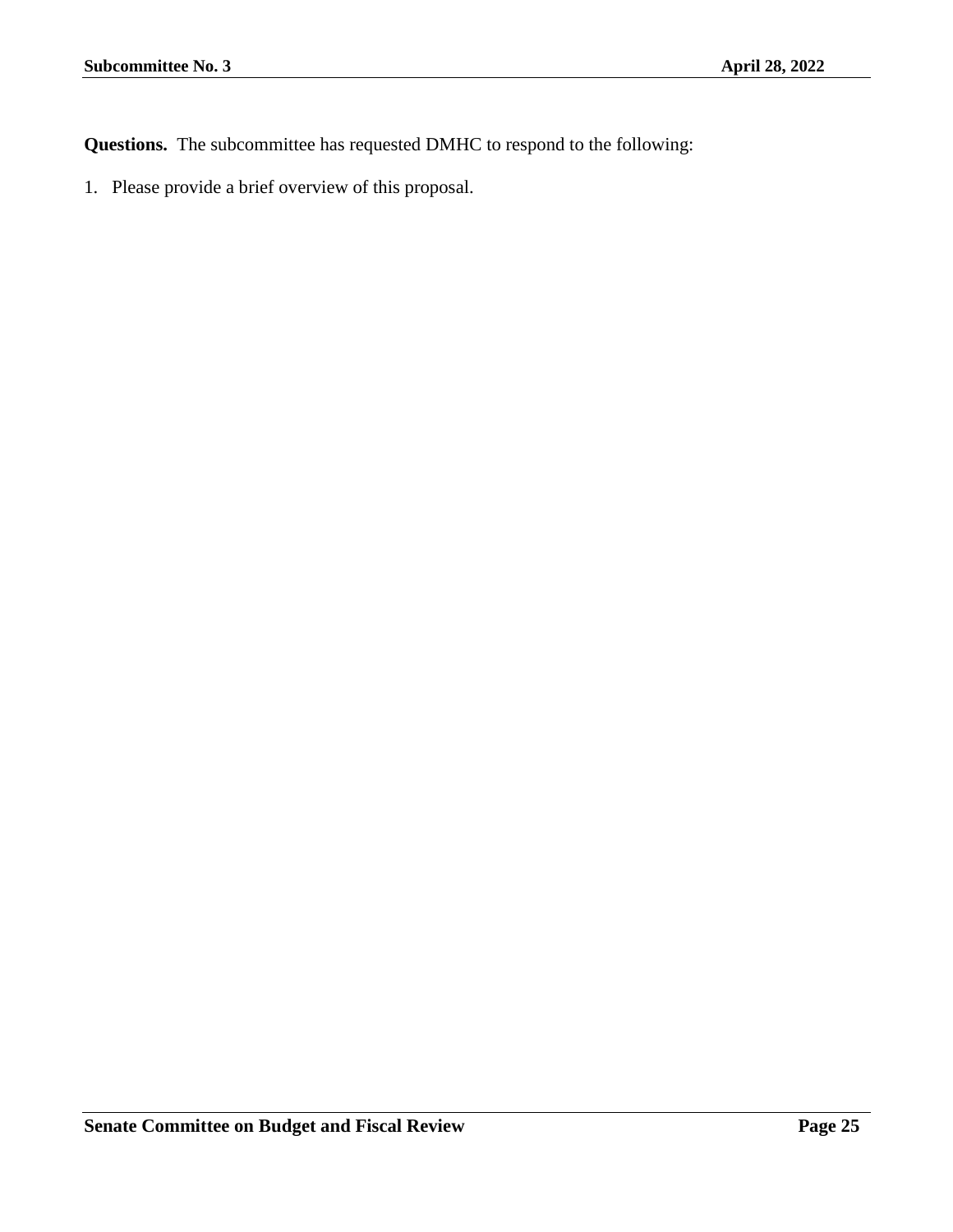#### <span id="page-25-0"></span>**4440 DEPARTMENT OF STATE HOSPITALS**

#### <span id="page-25-1"></span>**Issue 1: Pharmacy Modernization – Phase 3**

**Budget Change Proposal – April Finance Letter.** DSH requests reappropriation of General Fund expenditure authority of \$2.7 million authorized in the 2020 Budget Act. In addition, DSH requests General Fund expenditure authority of \$3.2 million in 2023-24, \$3 million in 2024-25, \$2.9 million in 2025-26 and \$1.2 million in 2026-27. If approved, these resources would allow DSH to complete the implementation phase of its Pharmacy Modernization project for all hospitals, and cover initial maintenance and operations costs.

| <b>Program Funding Request Summary</b> |               |               |
|----------------------------------------|---------------|---------------|
| <b>Fund Source</b>                     | 2022-23       | $2023 - 24^*$ |
| 0001 – General Fund                    | [\$2,700,000] | \$3,200,000   |
| <b>Total Funding Request:</b>          | [\$2,700,000] | \$3,200,000   |
| <b>Total Requested Positions:</b>      | 0.0           | 0.0           |

\* Additional fiscal year resources requested – 2024-25: \$3,000,000; 2025-26: \$2,900,000; 2026-27: \$1,200,000

**Background.** DSH patients typically have complex medication needs and nursing staff is required to remain vigilant so that orders written by clinical staff are processed in a timely manner. However, many of the medication processes currently employed rely on hard copies of documentation for prescriptions. According to DSH, current processes for pharmacy services vary among the state hospitals. In four state hospitals, medication orders are written in paper format and hand delivered to the pharmacy or received through fax. Upon receipt, a pharmacy technician enters the order and a pharmacist confirms the order is correct, the dosage appropriate, and evaluates drug interactions.

In 2018-19 DSH began implementation of a Pharmacy Modernization project to address the need for standardization of pharmacy practices across the state hospitals. The project will address inventory control, unit dose repackaging, automated dispensing, patient specific medication billing, and data integration. The 2019 Budget Act included General Fund expenditure authority of \$2.2 million in 2019- 20 to complete Phase 1 of the California Department of Technology's Project Approval Lifecycle (PAL) process. The 2020 Budget Act included General Fund expenditure authority of \$928,000 in 2020-21, \$5.6 million in 2021-22, and \$1.2 million in 2022-23 for implementation of the Pharmacy Modernization project.

**Resource Request.** DSH requests reappropriation of General Fund expenditure authority of \$2.7 million authorized in the 2020 Budget Act. In addition, DSH requests General Fund expenditure authority of \$3.2 million in 2023-24, \$3 million in 2024-25, \$2.9 million in 2025-26 and \$1.2 million in 2026-27 to complete the implementation phase of its Pharmacy Modernization project for all hospitals, and cover initial maintenance and operations costs. According to DSH, an extended project planning and procurement timeline caused a delay in the target implementation schedule. While one hospital will be implemented in the last half of 2021-22, a reappropriation of \$2.7 million would allow an additional two hospitals to be completed in 2022-23. In addition to these delays, DSH reports the extension of planning activities related to these delays, as well as increased equipment costs, have led to an overall increase in the cost of the project. In addition, previous funding requests did not include support for maintenance and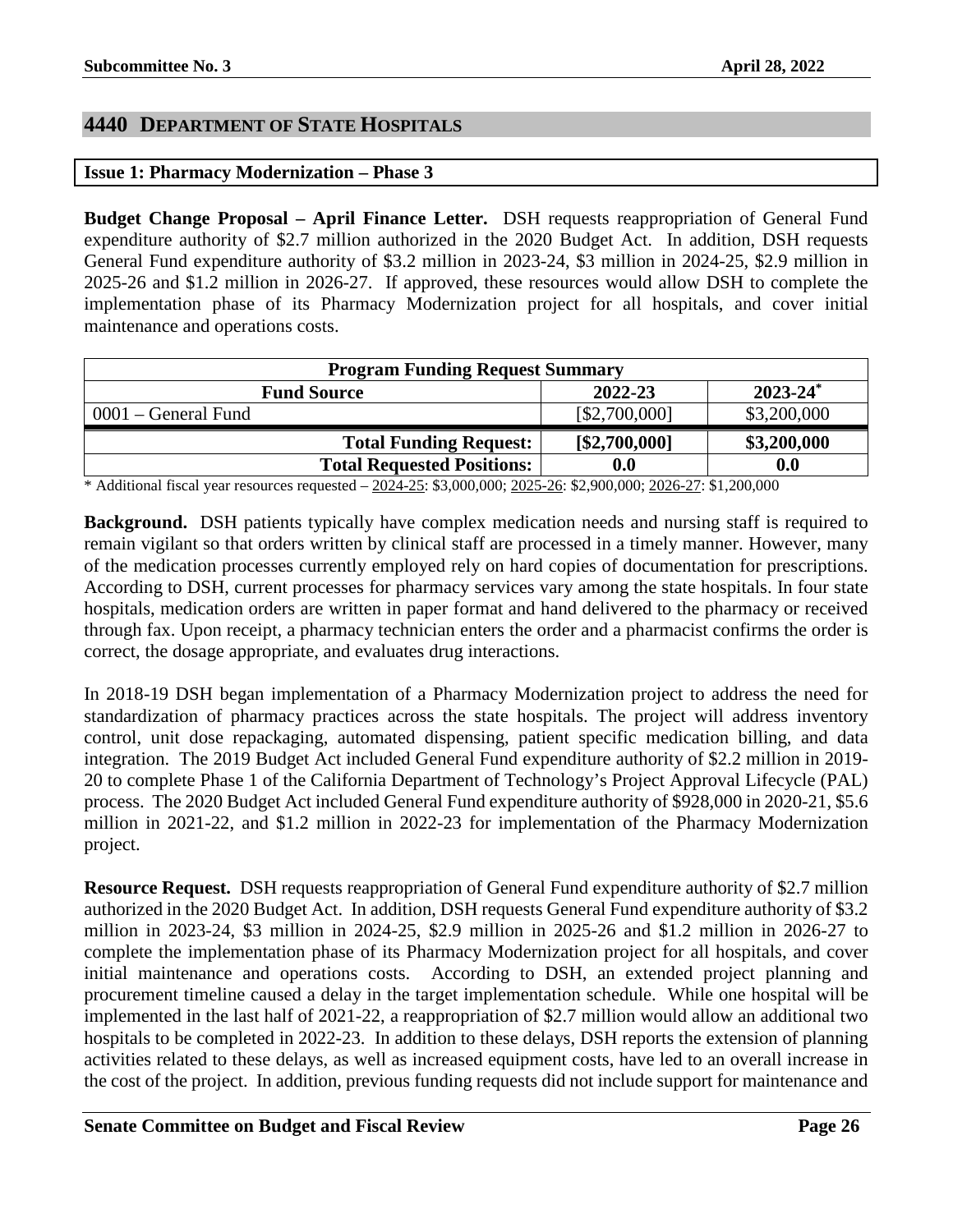operations after implementation of the project. The requested General Fund expenditure authority of in 2023-24 through 2026-27 reflect these increased costs for implementation, equipment, and maintenance and operations.

**Subcommittee Staff Comment and Recommendation—Hold Open.** Subcommittee staff recommends holding this item open to allow continued discussions in advance of the May Revision.

**Questions.** The subcommittee has requested DSH to respond to the following: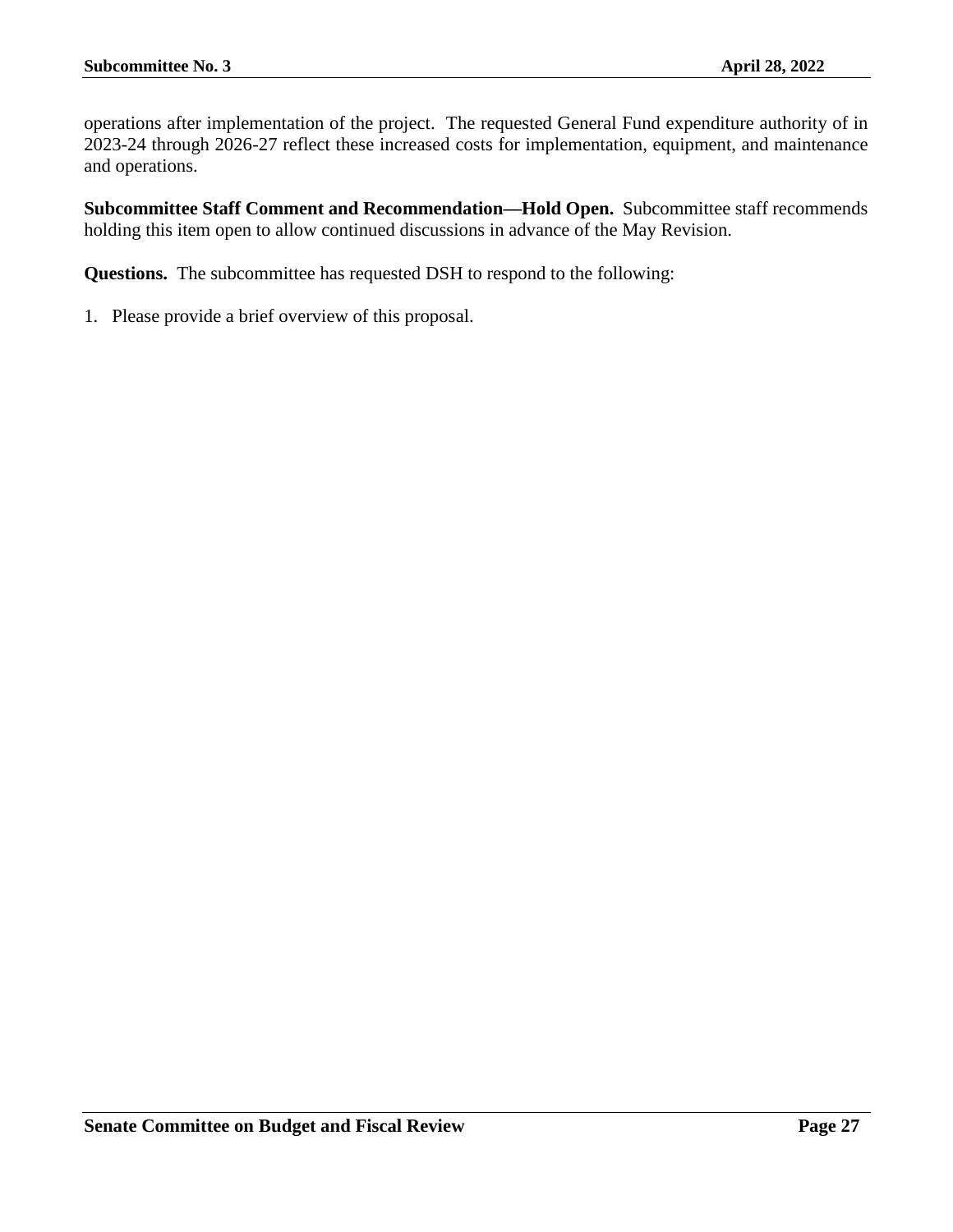#### <span id="page-27-0"></span>**4560 MENTAL HEALTH SERVICES OVERSIGHT AND ACCOUNTABILITY COMMISSION**

#### <span id="page-27-1"></span>**Issue 1: Mental Health Student Services Act Partnership Grant Program Position Authority**

**Budget Change Proposal – April Finance Letter.** MHSOAC requests five positions annually, funded with existing resources. If approved, these positions would support implementation of the Mental Health Student Services Act Partnership Grant Program.

| <b>Program Funding Request Summary</b> |         |               |
|----------------------------------------|---------|---------------|
| <b>Fund Source</b>                     | 2022-23 | $2023 - 24^*$ |
| 3085 – Mental Health Services Fund     |         |               |
| <b>Total Funding Request:</b>          |         | -ת.           |
| <b>Total Requested Positions:</b>      |         |               |

\* Positions ongoing after 2023-24.

**Background.** The 2019 Budget Act included expenditure authority from the Mental Health Services Fund of \$50 million in 2019-20 and \$10 million annually thereafter for the Mental Health Student Services Act (MHSSA), a competitive grant program to establish mental health partnerships between county mental health or behavioral health departments and school districts, charter schools, and county offices of education. These partnerships support: (1) services provided on school campuses; (2) suicide prevention; (3) drop-out prevention; (4) outreach to high-risk youth and young adults, including, but not limited to, foster youth, youth who identify as lesbian, gay, bisexual, transgender, or queer (LGBTQ), and youth who have been expelled or suspended from school; (5) placement assistance and development of a service plan that can be sustained over time for students in need of ongoing services; and (6) other prevention, early intervention, and direct services, including, but not limited to, hiring qualified mental health personnel, professional development for school staff on trauma-informed and evidence-based mental health practices, and other strategies that respond to the mental health needs of children and youth.

Building on the partnership model in MHSOAC's triage grant program, MHSSA supports partnerships between county behavioral health programs and educational entities. Combining the \$50 million allocation in 2019-20 with the annual \$10 million allocations for the subsequent three fiscal years, MHSOAC allocated a total of \$75 million over four years for funding of the MHSSA Partnership Grant Program. The funding was made available in two categories: 1) \$45 million for counties with existing school mental health partnerships, and 2) \$30 million for counties developing new or emerging partnerships. Within each category, funding was made available based on the population size of a county with a total of six grants at \$2.5 million each made available to small counties (less than or equal to 200,000 population), six grants at \$4 million each made available to medium counties (between 200,000 and 750,000 population), and six grants at \$6 million each made available to large counties (greater than 750,000 population). 38 counties submitted applications for funding. 20 counties with existing partnerships submitted applications and 10 received awards. 18 counties developing new or emerging partnerships submitted applications and eight received awards.

The 2021 Budget Act included \$205 million (\$100 million Coronavirus Fiscal Recovery Fund and \$105 million Mental Health Services Fund) in 2021-22 to support additional grants under MHSSA. These resources will allow MHSOAC to fund the 18 previous applicants that did not receive a grant under